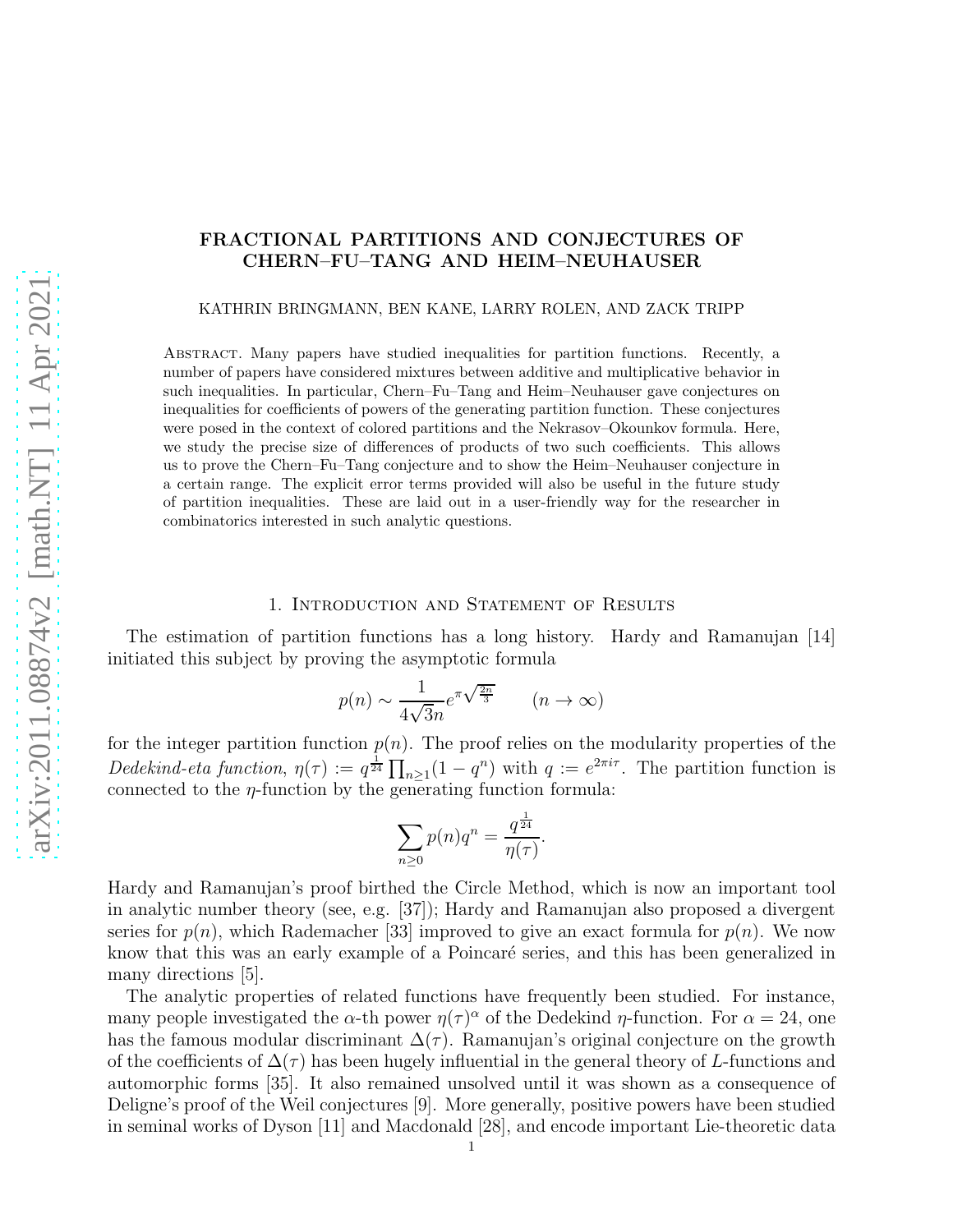thanks to the Macdonald identities [28]. For negative integral powers, one obtains colored partition generating functions. Specifically, for  $k \in \mathbb{N}$ ,

$$
\frac{1}{\eta(\tau)^k} =: q^{-\frac{k}{24}} \sum_{n \ge 0} p_k(n) q^n
$$

is the generating function for the number of ways to write the number  $n$  as a sum of positive integers using k colors. We consider the coefficients of  $\eta(\tau)^{-\alpha}$  for arbitrary positive real  $\alpha$ , although the coefficients no longer have the same combinatorial meaning in counting colored partitions. However, the insertion of a continuous parameter  $\alpha$  still gives important information. The most important instance of this is thanks to the famous Nekrasov–Okounkov formula [29]

$$
\sum_{\lambda \in \mathcal{P}} q^{|\lambda|} \prod_{h \in \mathcal{H}(\lambda)} \left( 1 - \frac{\alpha}{h^2} \right) = q^{\frac{1-\alpha}{24}} \eta(\tau)^{\alpha - 1}.
$$
 (1.1)

Here,  $\mathcal P$  is the set of all integer partitions,  $|\lambda|$  denotes the number being partitioned by λ, and  $\mathcal{H}(\lambda)$  is the multiset of hook lengths of λ. This formula arose from their study of supersymmetric gauge theory and a corresponding statistical-mechanical partition function, and is related to random partitions.

In several recent papers, Heim, Neuhauser, and others [20, 16, 17] have studied the analytic properties of the Nekrasov–Okounkov formulas. For a fixed  $n$ , the  $n$ -th Fourier coefficient of  $(1.1)$  is a polynomial in  $\alpha$ , which Heim and Neuhauser conjectured to be unimodal. Partial progress towards this result was recently given by Hong and Zhang [22]. On the other hand, considering all of the coefficients of  $(1.1)$  for a fixed  $\alpha$  led Heim and Neuhauser to make their conjecture below. In order to explain the context of their conjecture further, we now discuss a related chain of partition inequalities which has recently received attention. Independent work by Nicolas [30] and DeSalvo and Pak [10] proved that the partition function  $p(n)$  is eventually log-concave, specifically, that

$$
p(n)^{2} - p(n-1)p(n+1) \ge 0
$$

for all  $n > 25$ . This result was vastly generalized to a conjecture for certain higher degree polynomials, arising from so-called Jensen polynomials by Chen, Jia, and Wang [6]. That generalized version was later proven by Griffin, Ono, Zagier, and the third author [13].

Expanding in another direction, Bessenrodt and Ono [4] showed that the partition function satisfies mixed additive and multiplicative properties. Specifically, they showed that for all integers  $a, b \geq 2$  with  $a + b > 8$ , one has

$$
p(a)p(b) \ge p(a+b).
$$

Extensions of this result, both rigorous and conjectural, have since been proposed by a number of authors. Alanazi, Gagola, and Munagi [1] gave a combinatorial proof of this result, while Heim and Neuhauser studied the inequality given by replacing the argument  $a+b$  by  $a+b+m-1$  [18]. Similar inequalities that mix additive and multiplicative properties for different types of partition statistics have been studied as well [3, 8, 23].

The first conjecture which we study was made by Chern, Fu, and Tang, who proposed the following analogous conjecture for colored partitions.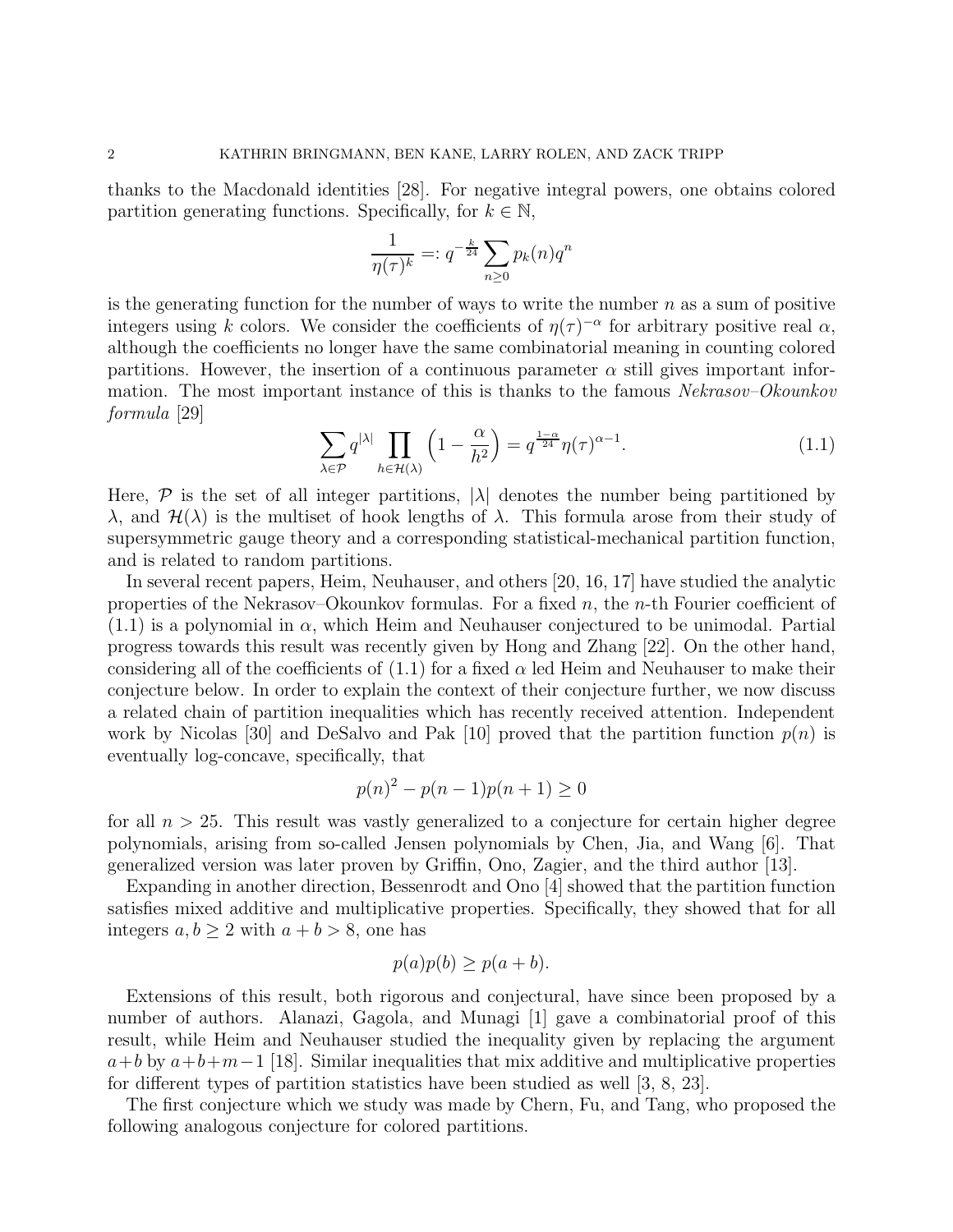**Conjecture 1** (Chern, Fu, and Tang, Conjecture 5.3 of [7]). For  $n, \ell \in \mathbb{N}$ ,  $k \in \mathbb{N}_{\geq 2}$ , if  $n > \ell$ and  $(k, n, \ell) \neq (2, 6, 4)$ , we have

$$
p_k(n-1)p_k(\ell+1) \ge p_k(n)p_k(\ell).
$$

Remark. As noted in a paper by Sagan [34], Conjecture 1 is equivalent for  $k \geq 3$  to the log-concavity of  $p_k(n)$ .

Heim and Neuhauser conjectured a continuous extension.

**Conjecture 2** (Heim and Neuhauser, [15]). Under the same assumptions, Conjecture 1 still holds if k is replaced by  $\alpha \in \mathbb{R}_{\geq 2}$ .

Remark. As stated, the conjecture is not quite true; by writing the polynomials  $p_{\alpha}(4)$ ,  $p_{\alpha}(5)$ , and  $p_{\alpha}(6)$  and considering the inequality  $p_{\alpha}(5)^{2} - p_{\alpha}(4)p_{\alpha}(6) \ge 0$ , we see that additional exceptions are needed above. Namely, if we define  $\alpha_0 \approx 2.055$  to be the largest real root of the irreducible polynomial  $z^7 + 42z^6 + 684z^5 + 4038z^4 + 13119z^3 + 12048z^2 - 100204z - 59328$ then the exemption of  $(\alpha, n, \ell) \neq (2, 6, 4)$  in the conjecture should be changed to  $(\alpha, n, \ell) \notin$  $\{(\alpha, 6, 4) : 2 \leq \alpha < \alpha_0\}.$ 

We study these conjectures with the aim of writing down explicit results which may be of use for the future of related inequalities. To do this, we consider the sign of the general difference of products:

$$
p_{\alpha_1}(n_1)p_{\alpha_2}(n_2)-p_{\alpha_3}(n_3)p_{\alpha_4}(n_4),
$$

for any  $n_1, n_2, n_3, n_4 \in \mathbb{N}$  and  $\alpha_1, \alpha_2, \alpha_3, \alpha_4 \in \mathbb{R}^+$ . This study leads to our first main result.

**Theorem 1.1.** Fix  $\alpha_1, \alpha_2, \alpha_3, \alpha_4 \in \mathbb{R}^+$ , and consider the inequality

$$
p_{\alpha_1}(n_1)p_{\alpha_2}(n_2) \ge p_{\alpha_3}(n_3)p_{\alpha_4}(n_4).
$$

Without loss of generality, we assume  $n_1 \geq n_2$  and  $n_3 \geq n_4$ . If  $n_3 = o(n_1)$ , the inequality is true for  $n_1$  sufficiently large. Conversely, if  $n_1 = o(n_3)$ , the inequality is false for  $n_3$ sufficiently large.

Theorem 1.1 can be made explicit. This is applied below to prove the conjectures of Chern–Fu–Tang and Heim–Neuhauser. Here and throughout the paper, we use the notation  $f(x) = O_{\leq}(g(x))$  to mean  $|f(x)| \leq g(x)$  for a positive function g and for all x in the domain in which the functions are defined.

**Theorem 1.2.** Fix  $\alpha \in \mathbb{R}_{\geq 2}$ , and let  $n, \ell \in \mathbb{N}_{\geq 2}$  with  $n > \ell + 1$ . Set  $N := n - 1 - \frac{\alpha}{24}$  and  $L := \ell - \frac{\alpha}{24}$ , we suppose  $L \ge \max\{2\alpha^{11}, \frac{100}{\alpha - 24}\}$ . Then we have

$$
p_{\alpha}(n-1)p_{\alpha}(\ell+1) - p_{\alpha}(n)p_{\alpha}(\ell)
$$
  
=  $\pi \left(\frac{\alpha}{24}\right)^{\frac{\alpha}{2}+1} N^{-\frac{\alpha}{4}-\frac{5}{4}} L^{-\frac{\alpha}{4}-\frac{5}{4}} e^{\pi \sqrt{\frac{2\alpha}{3}}(\sqrt{N}+\sqrt{L})} \left(\sqrt{N}-\sqrt{L}\right) \left(1+O_{\leq}\left(\frac{14}{15}\right)\right).$ 

Because the last expression in parentheses in Theorem 1.2 is always positive, Conjecture 2 is true for  $\ell$  sufficiently large. Note that Conjecture 2 is trivially true if  $n = \ell + 1$ , which is why the theorem is sufficient.

**Corollary 1.3.** Conjecture 2 is true for  $\ell \ge \max\{2\alpha^{11} + \frac{\alpha}{24}, \frac{100}{\alpha - 24} + \frac{\alpha}{24}\}.$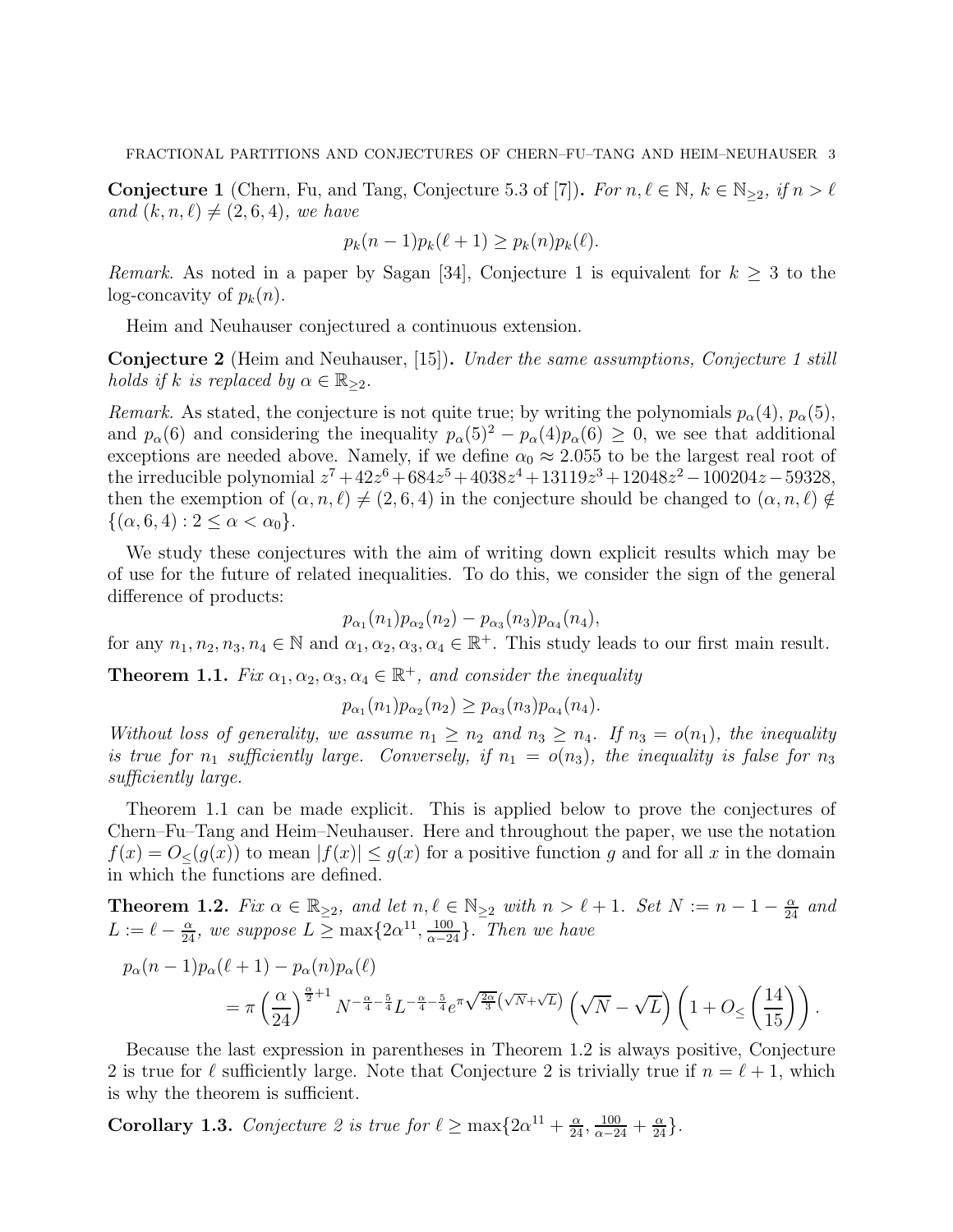Additionally, for some  $\alpha \in \mathbb{N}$  we are able to numerically verify that the inequality still holds for small values of  $\ell$  and n, giving the following corollary.

**Corollary 1.4.** Conjecture 1 is true. In particular,  $p_2(n)$  is log-concave for  $n \geq 6$ , and  $p_k(n)$  is log-concave for all n and  $k \in \mathbb{N}_{\geq 3}$ .

Remark. Although Theorem 1.2 turns Conjecture 1 into a finite computer check, the number of cases that must be checked to give Corollary 1.4 is very large. Thus, direct brute force computer checks are not sufficient. Faster methods of verifying such inequalities are described in the proofs below. These may be useful in future partition investigations.

The remainder of the paper is organized as follows. We review basic ingredients needed for the proofs of our theorems in Section 2. These proofs are then carried out in Section 3. In Section 4, we provide lemmas and discussion needed for our computations in order to prove our corollary. We then conclude in Section 5 with some ideas for further work.

#### Acknowledgements

The authors thank Ken Ono for proposing this project and Bernhard Heim for useful comments on an earlier draft. Moreover, we thank the referee for helpful comments. The research of the first author is supported by the Alfried Krupp Prize for Young University Teachers of the Krupp foundation. The research of the second author was supported by grants from the Research Grants Council of the Hong Kong SAR, China (project numbers HKU 17301317 and 17303618). This project has received funding from the European Research Council (ERC) under the European Union's Horizon 2020 research and innovation programme (grant agreement No. 101001179).

## 2. Preliminaries

Here, we review the key ingredients for the proof of our results.

2.1. Exact formulas for partitions. In a recently submitted paper, Iskander, Jain, and Talvola [25] gave an exact formula for the fractional partition function in terms of Kloosterman sums and Bessel functions. The  $\alpha$ -Kloosterman sum is given by

$$
A_{k,\alpha}(n,m) := \sum_{\substack{0 \le h < k \\ \gcd(h,k)=1}} e^{\pi i \alpha s(h,k) + \frac{2\pi i}{k} (m\bar{h} - n)h},
$$

where h denotes the inverse of h modulo k and  $s(h, k)$  is the usual Dedekind sum. The only properties we need of this sum are that  $A_{1,\alpha}(n,m) = 1$  and  $|A_{k,\alpha}(n,m)| \leq k$ . We have the following result from [25].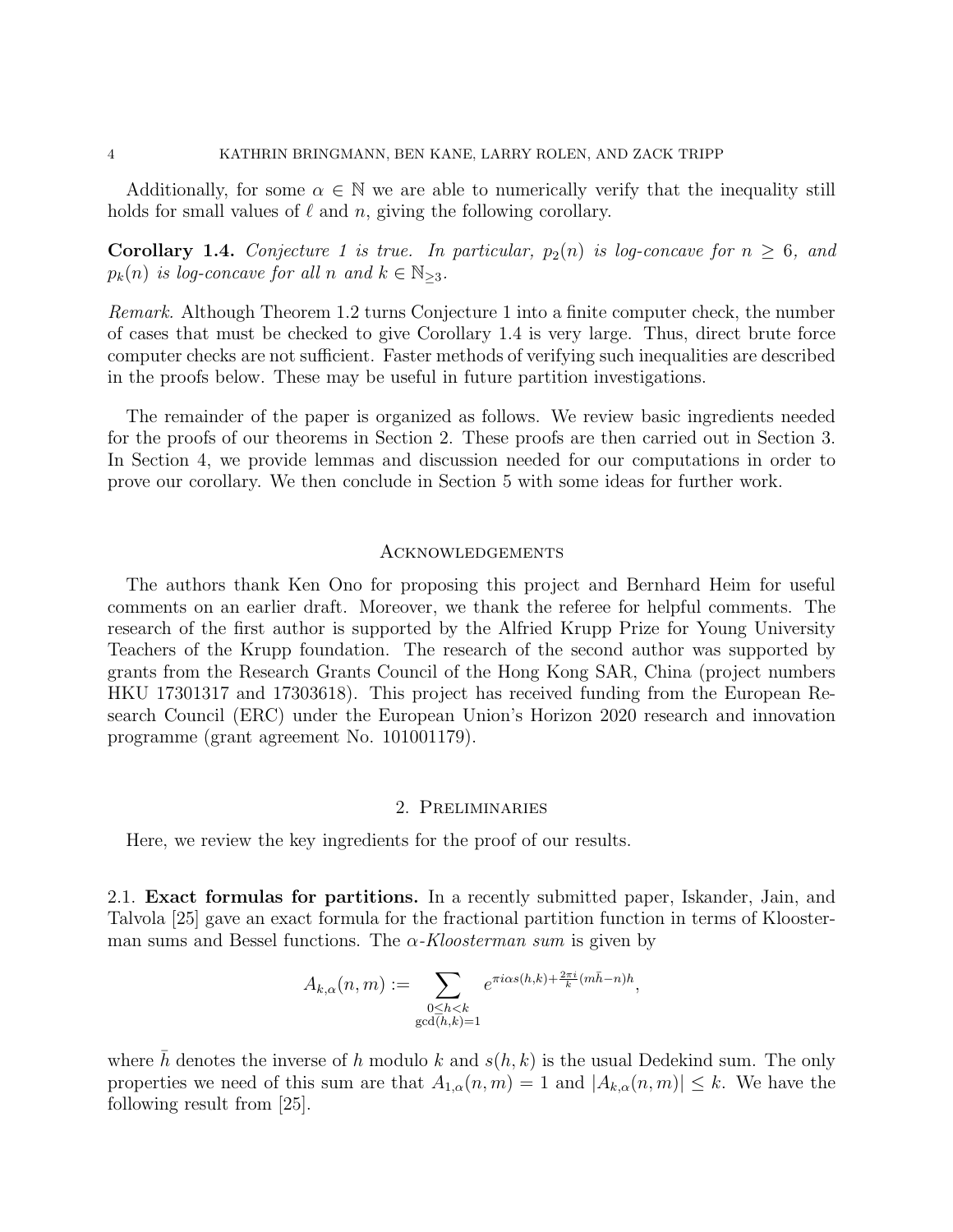**Theorem 2.1.** For all  $\alpha \in \mathbb{R}^+$  and  $n > \frac{\alpha}{24}$ , we have

$$
p_{\alpha}(n) = 2\pi \left(n - \frac{\alpha}{24}\right)^{-\frac{\alpha}{4} - \frac{1}{2}} \sum_{m=0}^{\lfloor \frac{\alpha}{24} \rfloor} \left(\frac{\alpha}{24} - m\right)^{\frac{\alpha}{4} + \frac{1}{2}} p_{\alpha}(m)
$$

$$
\times \sum_{k \ge 1} \frac{A_{k,\alpha}(n,m)}{k} I_{\frac{\alpha}{2}+1} \left(\frac{4\pi}{k} \sqrt{\left(\frac{\alpha}{24} - m\right) \left(n - \frac{\alpha}{24}\right)}\right).
$$

This provides an exact formula for the numbers we wish to estimate. The difficulty lies in providing precise estimates for the error terms after truncating the series to a finite number of terms in the sum on  $k$ . The analysis required for these estimates is continued in the next subsection.

2.2. Explicit bounds for Bessel functions. In order to make the exact formula in Theorem 2.1 useful for our purposes, we need strong estimates on the Bessel functions. Although many Bessel function estimates are standard and a whole asymptotic expansion is known [31, equation 10.40.1], we were unable to find existing bounds suitable for our purposes. Thus, we describe some basic estimates here and sketch our proofs for them. In particular, we prove the following.

**Lemma 2.2.** Let  $\kappa \in \mathbb{R}$  with  $\kappa > -\frac{1}{2}$  $\frac{1}{2}$ . (1) For  $x > 1$ , we have

$$
I_{\kappa}(x) \le \sqrt{\frac{2}{\pi x}}e^x.
$$

(2) For  $x \ge \frac{a^6}{120}$  and  $a \ge \frac{5}{2}$  $\frac{5}{2}$ , we have

$$
\Gamma(a,x) \le \frac{52}{17} x^{a-1} e^{-x}.
$$

(3) For  $0 \leq x < 1$ , we have

$$
I_{\kappa}(x) \le \frac{2^{1-\kappa}x^{\kappa}}{\Gamma(\kappa+1)}.
$$

(4) For  $\kappa \ge 2$  and  $x \ge \frac{1}{120}(\kappa + \frac{7}{2})$  $(\frac{7}{2})^6$ , we have

$$
\left| I_{\kappa}(x)e^{-x}\sqrt{2\pi x} - 1 + \frac{4\kappa^2 - 1}{8x} - \frac{(4\kappa^2 - 1)(4\kappa^2 - 9)}{128x^2} + \frac{(4\kappa^2 - 1)(4\kappa^2 - 9)(4\kappa^2 - 25)}{3072x^3} \right| \le \frac{31\kappa^8}{6x^4}.
$$

Remark. We note that similar estimates needed for Lemma 2.2 (1) also appear in Section 4.1 of [24]. For the reader's convenience, we provide a proof here.

*Proof of Lemma 2.2.* (1) We use the following integral representation (see page 172 of [38]):

$$
I_{\kappa}(x) = \frac{\left(\frac{x}{2}\right)^{\kappa}}{\Gamma\left(\kappa + \frac{1}{2}\right)\sqrt{\pi}} \int_{-1}^{1} \left(1 - t^2\right)^{\kappa - \frac{1}{2}} e^{xt} dt. \tag{2.1}
$$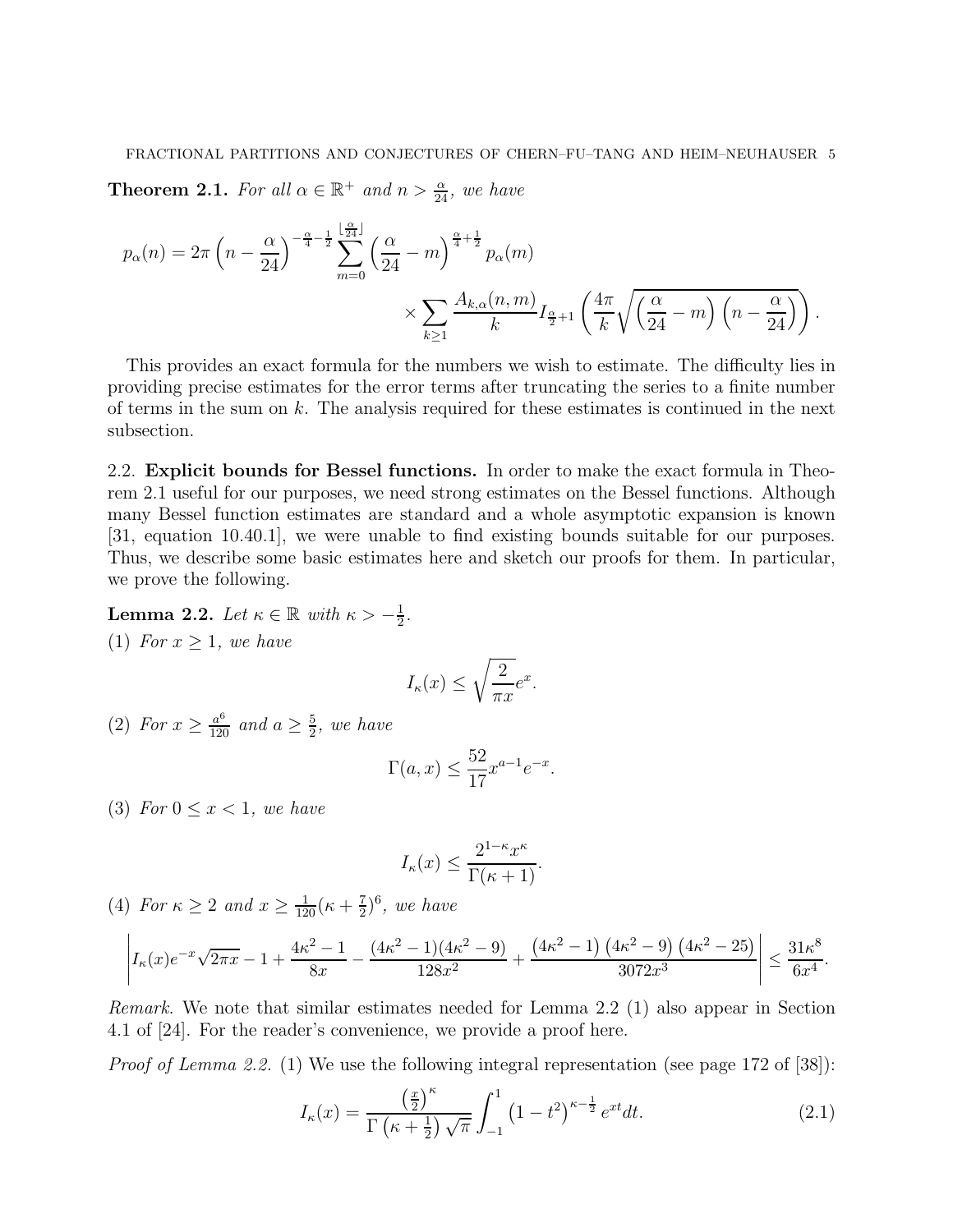In  $(2.1)$ , naively bound the integral from  $-1$  to 0 against the integral from 0 to 1 giving an extra factor of 2. Making the change of variables  $u = 1 - t$ , the remaining integral equals

$$
e^x \int_0^1 (2-u)^{\kappa - \frac{1}{2}} u^{\kappa - \frac{1}{2}} e^{-xu} du \le 2^{\kappa - \frac{1}{2}} e^x x^{-\kappa - \frac{1}{2}} \Gamma\left(\kappa + \frac{1}{2}\right). \tag{2.2}
$$

Plugging into (2.1) gives the claim.

(2) We begin with an upper bound coming from [32, Theorem 1.1], namely

$$
\Gamma(a,x) < \frac{(x+b_a)^a - x^a}{ab_a} e^{-x} \tag{2.3}
$$

for  $a > 2$ , where  $b_a := \Gamma(a+1)^{\frac{1}{a-1}}$ . We wish to bound the right-hand side of (2.3) by an explicit constant times  $x^{a-1}e^{-x}$ . To do so, we first apply Taylor's Theorem to the function  $y \mapsto (x + y)^a$ . This yields

$$
(x + b_a)^a = x^a + ab_a (x + \xi)^{a-1}
$$

for some  $\xi \in [0, b_a]$ . Thus,

$$
\frac{(x+b_a)^a - x^a}{ab_a} = (x+\xi)^{a-1} \le (x+b_a)^{a-1}.
$$

From (2.3), we may then write

$$
\Gamma(a, x) < (x + b_a)^{a-1} e^{-x} = \left(1 + \frac{b_a}{x}\right)^{a-1} x^{a-1} e^{-x}.
$$

To complete our proof, we only need to bound the quantity  $(1 + \frac{b_a}{x})^{a-1}$  by a constant. By assumption,  $x > \frac{a^6}{120}$ , while using [31, equation 5.6.1] and basic calculus, one may find that  $b_a < \frac{9a}{10}$  for  $a \geq \frac{5}{2}$  $\frac{5}{2}$ . Combining these bounds, we find that

$$
\left(1 + \frac{b_a}{x}\right)^{a-1} \le \left(1 + \frac{108}{a^5}\right)^{a-1} < \frac{52}{17},
$$

where the last inequality follows by standard optimization techniques for  $a \geq \frac{5}{2}$  $\frac{5}{2}$ .

(3) This follows directly from equation (6.25) of [27].

(4) We consider first the integral from 0 to 1 which is on the left-hand side of (2.2). Now write, using Taylor's Theorem,

$$
(2-u)^{\kappa-\frac{1}{2}} = 2^{\kappa-\frac{1}{2}} - \left(\kappa - \frac{1}{2}\right) 2^{\kappa-\frac{3}{2}} u + \frac{1}{2} \left(\kappa - \frac{1}{2}\right) \left(\kappa - \frac{3}{2}\right) 2^{\kappa-\frac{5}{2}} u^2
$$

$$
- \frac{1}{6} \left(\kappa - \frac{1}{2}\right) \left(\kappa - \frac{3}{2}\right) \left(\kappa - \frac{5}{2}\right) 2^{\kappa-\frac{7}{2}} u^3 + C_{\kappa}(u) u^4, \quad (2.4)
$$

where for some  $\xi \in [0,1],$ 

$$
C_{\kappa}(u) := \frac{1}{4!} \left[ \frac{\partial^4}{\partial u^4} (2-u)^{\kappa-\frac{1}{2}} \right]_{u=\xi} = \frac{1}{4!} \left( \kappa - \frac{1}{2} \right) \left( \kappa - \frac{3}{2} \right) \left( \kappa - \frac{5}{2} \right) \left( \kappa - \frac{7}{2} \right) (2-\xi)^{\kappa-\frac{9}{2}}.
$$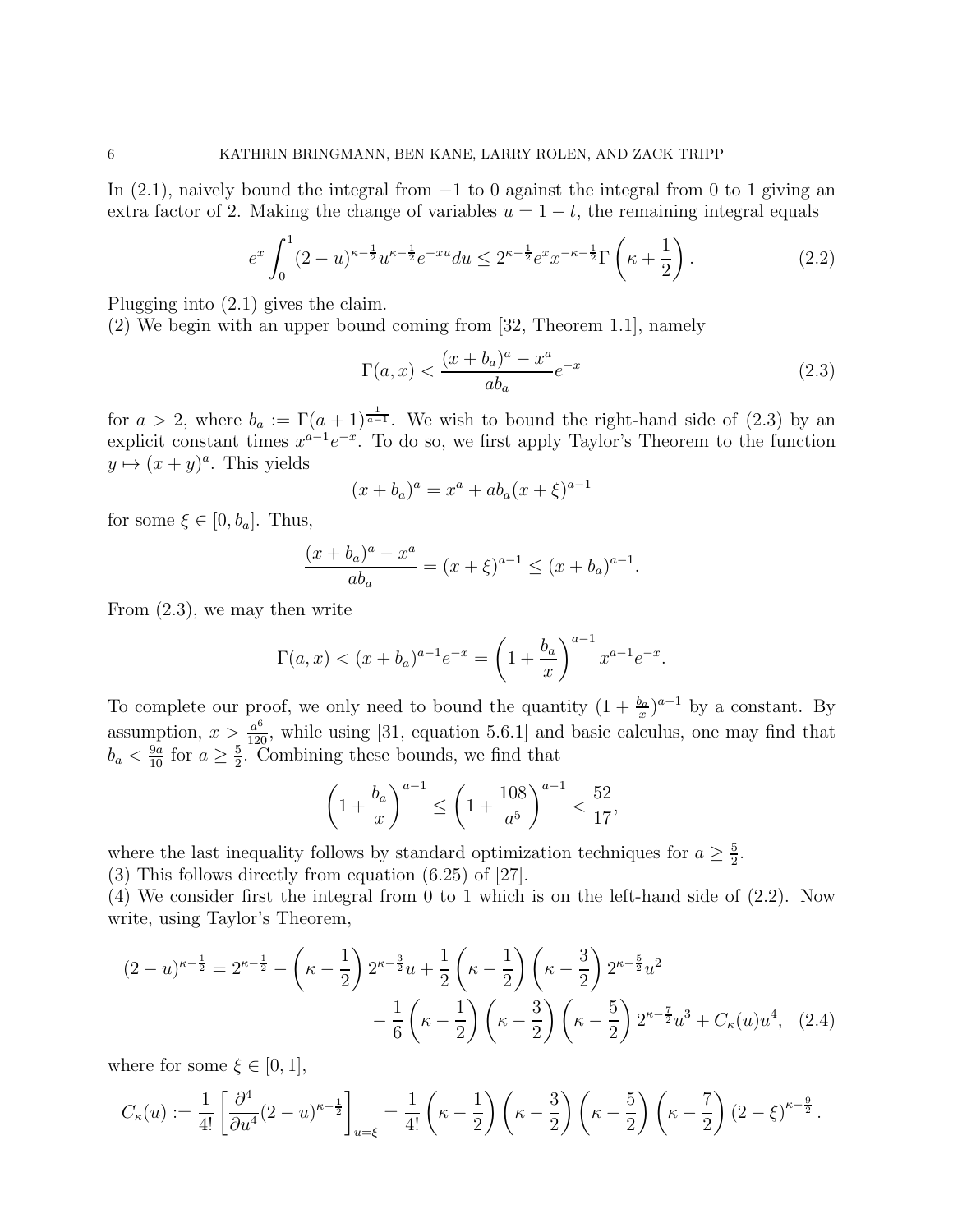We can bound this by

$$
|C_{\kappa}(u)| \leq \frac{1}{4!} \left(\kappa - \frac{1}{2}\right) \left(\kappa - \frac{3}{2}\right) \left|\kappa - \frac{5}{2}\right| \left|\kappa - \frac{7}{2}\right| \max\left\{2^{\kappa - \frac{9}{2}}, 1\right\}.
$$

We first consider the contribution from the first 4 terms in  $(2.4)$ . These are

$$
2^{\kappa - \frac{1}{2}} \left( \int_0^\infty - \int_1^\infty \right) \left( 1 - \frac{1}{2} \left( \kappa - \frac{1}{2} \right) u + \frac{1}{8} \left( \kappa - \frac{1}{2} \right) \left( \kappa - \frac{3}{2} \right) u^2 - \frac{1}{48} \left( \kappa - \frac{1}{2} \right) \left( \kappa - \frac{3}{2} \right) \left( \kappa - \frac{3}{2} \right) \left( \kappa - \frac{5}{2} \right) u^3 \right) u^{\kappa + \frac{1}{2}} e^{-xu} \frac{du}{u}.
$$
 (2.5)

Evaluating the first integral yields the main term.

The second integral in (2.5) contributes

$$
-2^{\kappa-\frac{1}{2}}x^{-\kappa-\frac{1}{2}}\left(\Gamma\left(\kappa+\frac{1}{2},x\right)-\frac{\kappa-\frac{1}{2}}{2x}\Gamma\left(\kappa+\frac{3}{2},x\right)+\frac{1}{8x^2}\left(\kappa-\frac{1}{2}\right)\left(\kappa-\frac{3}{2}\right)\Gamma\left(\kappa+\frac{5}{2},x\right)\right) -\frac{1}{48x^3}\left(\kappa-\frac{1}{2}\right)\left(\kappa-\frac{3}{2}\right)\left(\kappa-\frac{5}{2}\right)\Gamma\left(\kappa+\frac{7}{2},x\right)\right).
$$

Using part (2), one can show that this term overall contributes at most

$$
\frac{\frac{52}{17}\left(\frac{\kappa^3}{48} + \frac{\kappa^2}{32} + \frac{71\kappa}{192} + \frac{103}{128}\right)}{\Gamma\left(\kappa + \frac{1}{2}\right)\sqrt{2\pi}}x^{\kappa - 1}.
$$

We next estimate the term with  $C_{\kappa}(u)$  in (2.4). Bounding the integral from 0 to 1 against the integral from 0 to  $\infty$ , this term can be bounded against

$$
\frac{e^x}{\sqrt{2\pi x}} \frac{\left(\kappa^2 - \frac{1}{4}\right) \left(\kappa^2 - \frac{9}{4}\right) \left|\kappa^2 - \frac{25}{4}\right| \left|\kappa^2 - \frac{49}{4}\right|}{12x^4} 2^{-\kappa - \frac{1}{2}} \max\left\{2^{\kappa - \frac{9}{2}}, 1\right\}.
$$

Finally, the contribution from the integral from  $-1$  to 0 can be bounded by (estimating the integrand trivially)

$$
\frac{\left(\frac{x}{2}\right)^{\kappa}}{\Gamma\left(\kappa+\frac{1}{2}\right)\sqrt{\pi}}.
$$

Overall we obtain

$$
\left| I_{\kappa}(x)e^{-x}\sqrt{2\pi x} - 1 - \frac{1 - 4\kappa^2}{8x} - \frac{(4\kappa^2 - 1)(4\kappa^2 - 9)}{128x^2} - \frac{(1 - 4\kappa^2)(9 - 4\kappa^2)(25 - 4\kappa^2)}{384x^3} \right|
$$
  

$$
\leq \left( \frac{3\kappa^3 x^{\kappa + \frac{9}{2}}e^{-x}}{4\Gamma(\kappa + \frac{1}{2})} + \frac{1}{12}\left(\kappa^2 - \frac{1}{4}\right)\left(\kappa^2 - \frac{9}{4}\right) \left|\kappa^2 - \frac{25}{4}\right| \left|\kappa^2 - \frac{49}{4}\right| 2^{-\kappa - \frac{1}{2}} \max\left\{2^{\kappa - \frac{9}{2}}, 1\right\} \right) \frac{1}{x^4}.
$$

By elementary bounds [31, equation 5.6.1], we find

$$
\frac{3\kappa^3 x^{\kappa+\frac{9}{2}}e^{-x}}{4\Gamma(\kappa+\frac{1}{2})}\leq \frac{3\kappa^3}{4}\sqrt{\frac{\kappa+\frac{9}{2}}{2\pi}}\left(\kappa+\frac{1}{2}\right)\left(\kappa+\frac{3}{2}\right)\left(\kappa+\frac{5}{2}\right)\left(\kappa+\frac{7}{2}\right).
$$

Combining the above now easily gives the claim.  $\Box$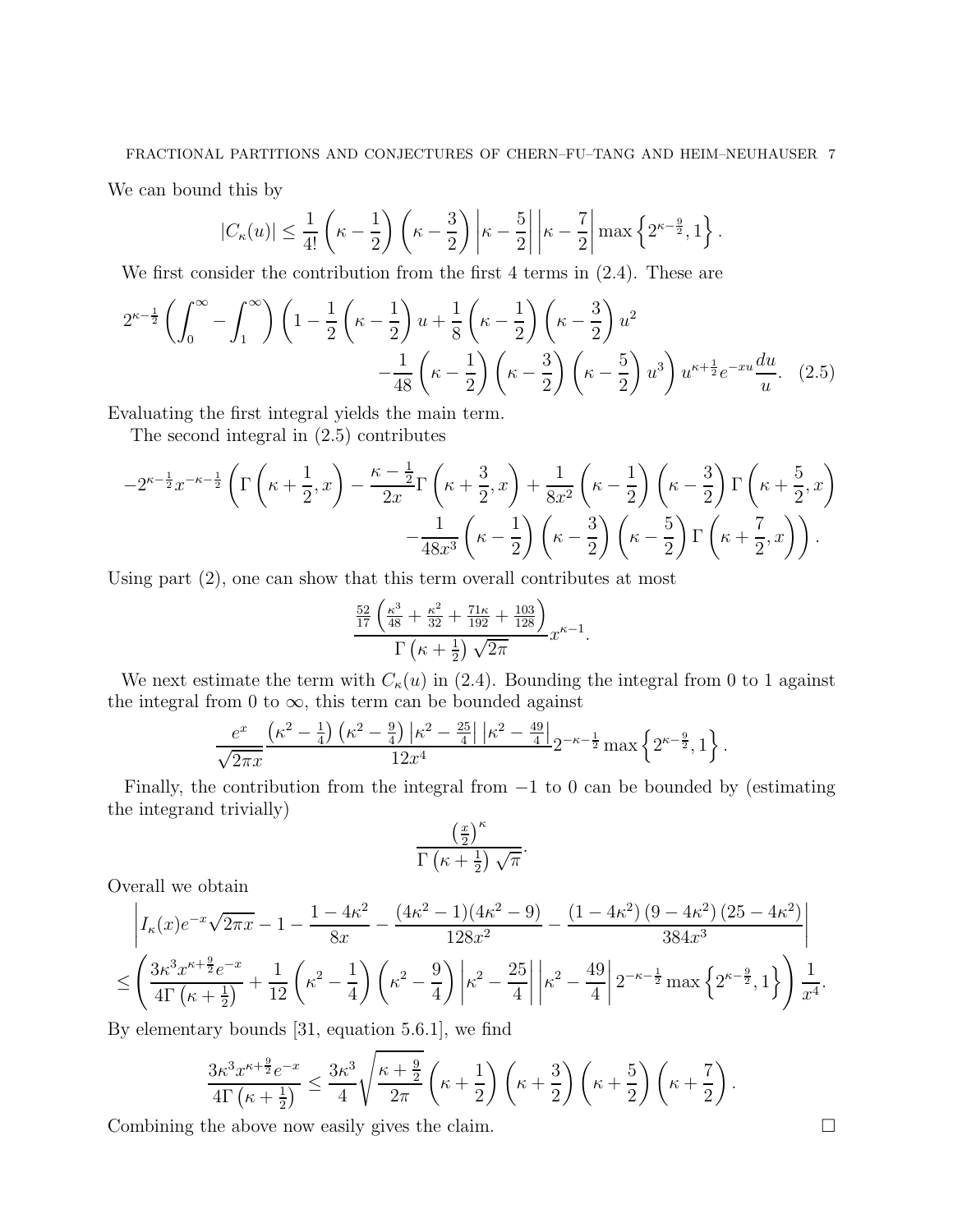#### 3. Proofs of the theorems

Proof of Theorem 1.1. We use the exact formula from Theorem 2.1 and note that the dominant term comes from  $m = 0$  and  $k = 1$ . The claim then follows from  $I_{\kappa}(x) \sim \frac{e^x}{\sqrt{2\pi}}$  $\frac{e^x}{\sqrt{2\pi x}}$  as  $x \to \infty$ .

*Proof of Theorem 1.2.* Note that the claim is trivially true when  $N = L$ , so we assume that  $N > L$  throughout. We again use the exact formula from Theorem 2.1 and note that the dominant term comes from  $m = 0$  and  $k = 1$  in each expansion. We see that this main term in  $p_{\alpha}(n-1)p_{\alpha}(\ell+1) - p_{\alpha}(n)p_{\alpha}(\ell)$  is

$$
4\pi^{2}\left(\frac{\alpha}{24}\right)^{\frac{\alpha}{2}+1}\frac{I_{\frac{\alpha}{2}+1}\left(\pi\sqrt{\frac{2\alpha}{3}N}\right)}{N^{\frac{\alpha}{4}+\frac{1}{2}}}\frac{I_{\frac{\alpha}{2}+1}\left(\pi\sqrt{\frac{2\alpha}{3}(L+1)}\right)}{(L+1)^{\frac{\alpha}{4}+\frac{1}{2}}}
$$

$$
-4\pi^{2}\left(\frac{\alpha}{24}\right)^{\frac{\alpha}{2}+1}\frac{I_{\frac{\alpha}{2}+1}\left(\pi\sqrt{\frac{2\alpha}{3}(N+1)}\right)}{(N+1)^{\frac{\alpha}{4}+\frac{1}{2}}}\frac{I_{\frac{\alpha}{2}+1}\left(\pi\sqrt{\frac{2\alpha}{3}L}\right)}{L^{\frac{\alpha}{4}+\frac{1}{2}}},\quad(3.1)
$$

where  $N := n - 1 - \frac{\alpha}{24}$ ,  $L := \ell - \frac{\alpha}{24}$ . To rewrite the Bessel functions as sums of powers of N and L, we note that

$$
\pi \sqrt{\frac{2\alpha N}{3}} \ge \pi \sqrt{\frac{2\alpha \cdot 2\alpha^{11}}{3}} \ge \frac{1}{120} \left(\frac{\alpha}{2} + \frac{9}{2}\right)^6,
$$

where the last inequality may be checked using calculus. Hence, we are able to apply Lemma 2.2 (4) with  $\kappa = \frac{\alpha}{2} + 1$  to obtain

$$
I_{\frac{\alpha}{2}+1}\left(\pi\sqrt{\frac{2\alpha N}{3}}\right) = \frac{3^{\frac{1}{4}}e^{\pi\sqrt{\frac{2\alpha N}{3}}}}{2^{\frac{3}{4}}\pi\alpha^{\frac{1}{4}}N^{\frac{1}{4}}}\left(1 + \frac{c_{\alpha,1}}{N^{\frac{1}{2}}} + \frac{c_{\alpha,2}}{N} + \frac{c_{\alpha,3}}{N^{\frac{3}{2}}} + \frac{D_{\alpha,1}(N)}{N^2}\right),\tag{3.2}
$$

where

$$
c_{\alpha,1} = O_{\leq}\left(\frac{\alpha^{\frac{3}{2}}}{5}\right), \ c_{\alpha,2} = O_{\leq}\left(\frac{\alpha^3}{128}\right), \ c_{\alpha,3} = O_{\leq}\left(\frac{\alpha^{\frac{9}{2}}}{3500}\right), \ D_{\alpha,1}(N) = O_{\leq}\left(\frac{3\alpha^6}{25}\right). \tag{3.3}
$$

Thus we have

$$
\frac{I_{\frac{\alpha}{2}+1}\left(\pi\sqrt{\frac{2\alpha(N+1)}{3}}\right)}{(N+1)^{\frac{\alpha}{4}+\frac{1}{2}}}\frac{I_{\frac{\alpha}{2}+1}\left(\pi\sqrt{\frac{2\alpha L}{3}}\right)}{L^{\frac{\alpha}{4}+\frac{1}{2}}}
$$
\n
$$
=\frac{\sqrt{3}e^{\pi\sqrt{\frac{2\alpha}{3}}(\sqrt{N+1}+\sqrt{L})}}{2\sqrt{2\alpha}\pi^{2}(N+1)^{\frac{\alpha}{4}+\frac{3}{4}}L^{\frac{\alpha}{4}+\frac{3}{4}}}\left(1+\frac{c_{\alpha,1}}{(N+1)^{\frac{1}{2}}}+\frac{c_{\alpha,2}}{N+1}+\frac{c_{\alpha,3}}{(N+1)^{\frac{3}{2}}}+\frac{D_{\alpha,1}(N+1)}{(N+1)^{2}}\right)
$$
\n
$$
\times\left(1+\frac{c_{\alpha,1}}{L^{\frac{1}{2}}}+\frac{c_{\alpha,2}}{L}+\frac{c_{\alpha,3}}{L^{\frac{3}{2}}}+\frac{D_{\alpha,1}(L)}{L^{2}}\right). \quad (3.4)
$$

As alluded to above, we wish to expand the main term into sums of powers of  $N$ 's and  $L$ 's, so we change the  $(N+1)$ 's above into N's. First, note that by using Taylor's Theorem, there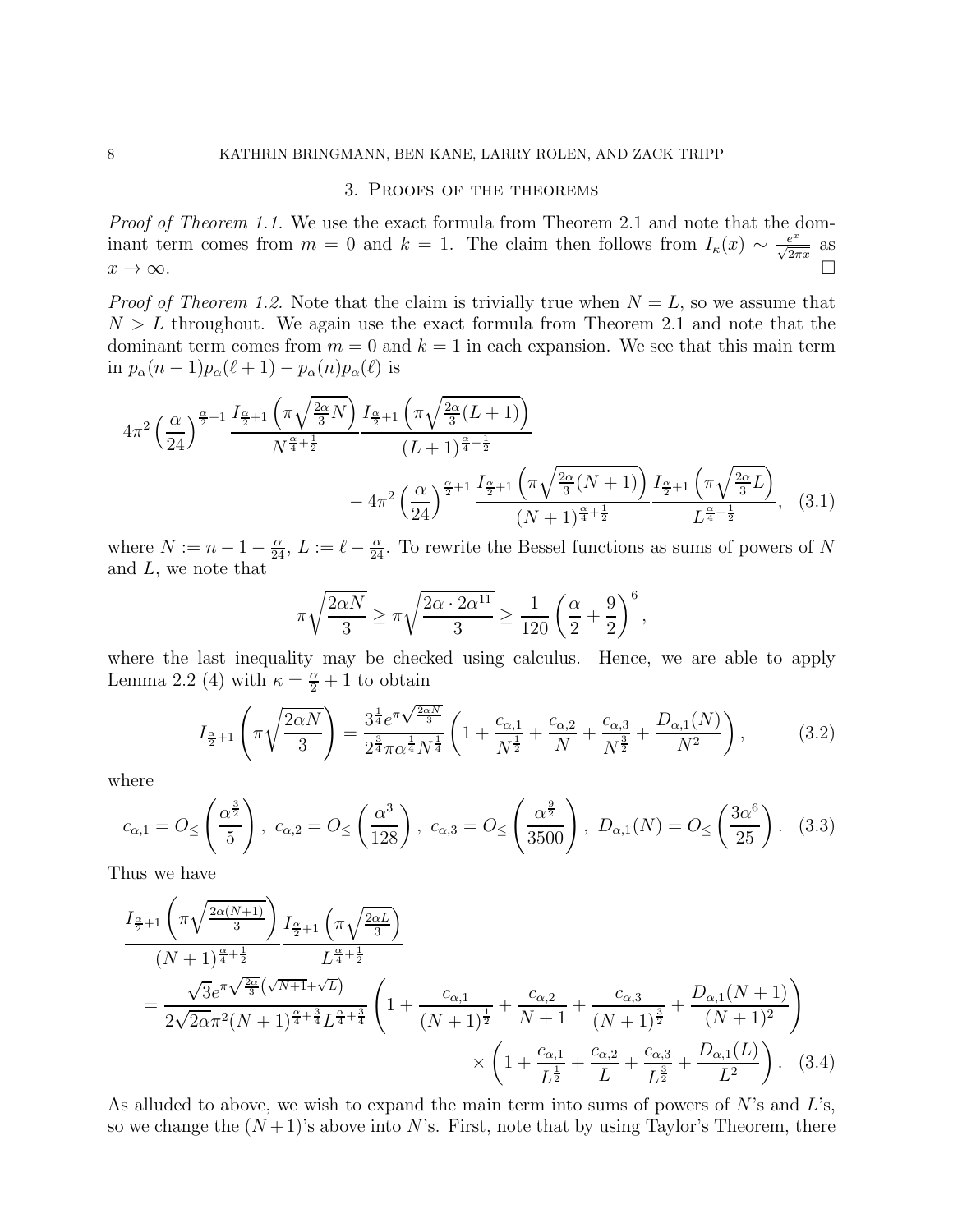# FRACTIONAL PARTITIONS AND CONJECTURES OF CHERN–FU–TANG AND HEIM–NEUHAUSER 9 exist  $D_{A,2}^{**}$ ,  $D_{A,2}^{*}$ , and  $D_{A,2}$  such that

$$
(N+1)^{-A} = D_{A,2}^{**} N^{-A} = N^{-A} \left( 1 + \frac{D_{A,2}^*}{N} \right) = N^{-A} \left( 1 - \frac{A}{N} + \frac{D_{A,2}}{N^2} \right). \tag{3.5}
$$

Explicitly bounding in the interval [0, 1], Taylor's Theorem further tells us that for  $A > 0$ ,

$$
|D_{A,2}^{**}| \le 1, \quad |D_{A,2}^{*}| \le A, \quad |D_{A,2}| \le \frac{A(A+1)}{2}.
$$

Using this, one can prove the bounds

$$
\left| D_{\frac{\alpha}{4} + \frac{7}{4}, 2}^* \right| \le \frac{9\alpha}{8}, \quad \left| D_{\frac{\alpha}{4} + \frac{9}{4}, 2}^* \right| \le \frac{11\alpha}{8}, \quad \left| D_{\frac{\alpha}{4} + \frac{3}{4}, 2} \right| \le \frac{45\alpha^2}{128}, \quad \left| D_{\frac{\alpha}{4} + \frac{5}{4}, 2} \right| \le \frac{77\alpha^2}{128}.\tag{3.6}
$$

In addition to rewriting the powers of  $N+1$  in (3.4) as powers of N, we also want to replace the  $\sqrt{N+1}$  in  $e^{\pi \sqrt{\frac{2\alpha}{3}(N+1)}}$  by a function of  $\sqrt{N}$  instead. This is needed in order to compare the two summands of our main term. To do so, we show that for some  $D_{\alpha,3}(N) \in \mathbb{R}$ ,

$$
\frac{e^{\pi\sqrt{\frac{2\alpha}{3}(N+1)}}}{e^{\pi\sqrt{\frac{2\alpha}{3}N}}} = e^{\pi\sqrt{\frac{2\alpha}{3}N}\left(\sqrt{1+\frac{1}{N}}-1\right)} = 1 + \frac{\pi\alpha^{\frac{1}{2}}}{\sqrt{6}N^{\frac{1}{2}}} + \frac{\pi^2\alpha}{12N} + \frac{\pi^3\alpha^{\frac{3}{2}}-9\pi\alpha^{\frac{1}{2}}}{36\sqrt{6}N^{\frac{3}{2}}} + \frac{D_{\alpha,3}(N)}{N^2}.
$$
 (3.7)

To prove the second equality and determine a bound for  $D_{\alpha,3}(N)$ , we write  $G(x) := e^{cg(x)}$ with  $g(x) := \frac{\sqrt{1+x^2}}{x} - \frac{1}{x}$  $rac{1}{x}$  and  $c := \pi \sqrt{\frac{2\alpha}{3}}$  $\frac{3\alpha}{3}$ . The middle term of (3.7) is equal to  $G(\frac{1}{\sqrt{2}})$  $\frac{1}{N}$ ), so the equality is proved just by taking the first four terms of the Taylor expansion of  $G(x)$ about  $x = 0$  and plugging in  $x = \frac{1}{\sqrt{2}}$  $\frac{1}{N}$ . To bound  $D_{\alpha,3}(N)$ , note that by Taylor's Theorem it is equal to  $\frac{G^{(4)}(\xi)}{4!}$  for some  $\xi \in [0, \frac{1}{\sqrt{l}}]$  $\frac{1}{N}$ , so we need to bound  $G^{(4)}(\xi)$  on this interval. Using some basic calculus, one finds that for  $x \in [0, 1]$ 

$$
|g'(x)| \le \frac{1}{2}
$$
,  $|g''(x)| < \frac{3}{10}$ ,  $|g^{(3)}(x)| \le \frac{3}{4}$ ,  $|g^{(4)}(x)| \le \frac{8}{5}$ .

Moreover,  $g'(x) > 0$  on [0, 1], so we have that

$$
g(\xi) \le g\left(\frac{1}{\sqrt{N}}\right) = \sqrt{N+1} - \sqrt{N} \le \frac{1}{2\sqrt{N}}.
$$

Combining these estimates on  $g(x)$  and its derivatives, one sees that

$$
|D_{\alpha,3}(N)| \le \frac{|G^{(4)}(\xi)|}{24} \le \frac{31\alpha^2}{48}e^{\pi\sqrt{\frac{\alpha}{6N}}}.
$$

Assuming that  $N \geq 2\alpha^{11}$ , we obtain in this region

$$
|D_{\alpha,3}(N)| \le \frac{31\alpha^2}{48} e^{\frac{\pi}{2\sqrt{3}\alpha^5}} \le \frac{2\alpha^2}{3}.
$$
 (3.8)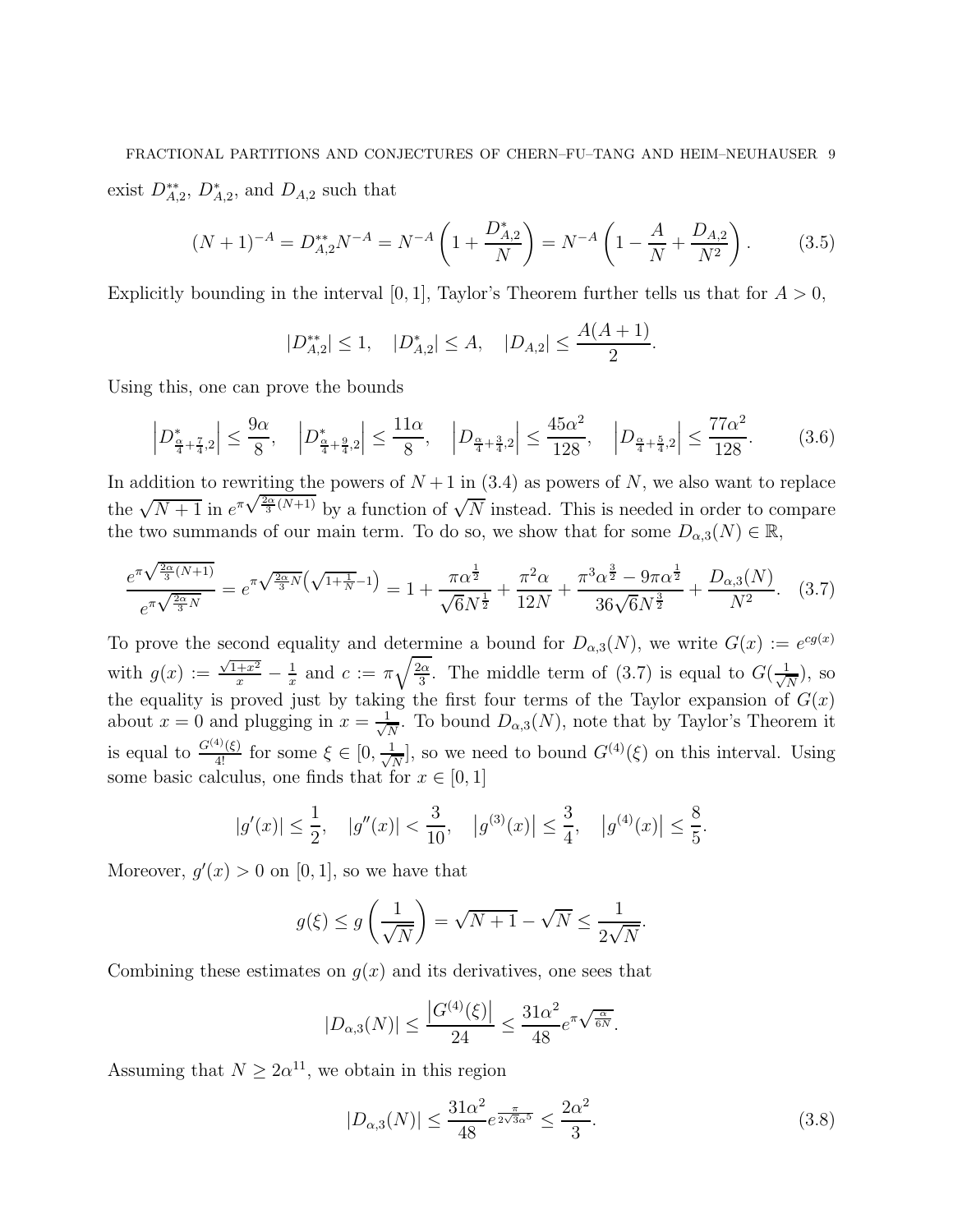We now want to write

$$
\frac{e^{\pi\sqrt{\frac{2\alpha}{3}(N+1)}}}{(N+1)^{\frac{\alpha}{4}+\frac{3}{4}}}\left(1+\frac{c_{\alpha,1}}{(N+1)^{\frac{1}{2}}}+\frac{c_{\alpha,2}}{N+1}+\frac{c_{\alpha,3}}{(N+1)^{\frac{3}{2}}}+\frac{D_{\alpha,1}(N+1)}{(N+1)^{2}}\right)
$$
\n
$$
=\frac{e^{\pi\sqrt{\frac{2\alpha}{3}N}}}{N^{\frac{\alpha}{4}+\frac{3}{4}}}\left(1+\frac{A_{\alpha,1}}{N^{\frac{1}{2}}}+\frac{A_{\alpha,2}}{N}+\frac{A_{\alpha,3}}{N^{\frac{3}{2}}}+\frac{B_{\alpha}(N)}{N^{2}}\right),
$$
(3.9)

where we need  $A_{\alpha,1}$ ,  $A_{\alpha,2}$ , and  $A_{\alpha,3}$  explicitly and a bound on  $B_{\alpha}(N)$ . To find the  $A_{\alpha,j}$ 's, we use (3.5) to rewrite the powers of  $N + 1$  on the left-hand side in terms of powers of N and employ  $(3.7)$  to rewrite the exponential term. In doing so and comparing powers of N on each side, one concludes that

$$
A_{\alpha,1} = c_{\alpha,1} + \frac{\pi \alpha^{\frac{1}{2}}}{\sqrt{6}}, \quad A_{\alpha,2} = c_{\alpha,2} + \frac{\pi \alpha^{\frac{1}{2}}}{\sqrt{6}} c_{\alpha,1} + \frac{\pi^2 \alpha}{12} - \frac{\alpha}{4} - \frac{3}{4},
$$
\n
$$
A_{\alpha,3} = c_{\alpha,3} + \frac{\pi \alpha^{\frac{1}{2}}}{\sqrt{6}} c_{\alpha,2} + \left(\frac{\pi^2 \alpha}{12} - \frac{\alpha}{4} - \frac{5}{4}\right) c_{\alpha,1} + \frac{\pi^3 \alpha^{\frac{3}{2}} - 9\pi \alpha^{\frac{1}{2}}}{36\sqrt{6}} - \frac{\pi \alpha^{\frac{1}{2}}}{\sqrt{6}} \left(\frac{\alpha}{4} + \frac{3}{4}\right).
$$
\n(3.10)

Below, we need bounds on each of these quantities. By the triangle inequality and the bounds in (3.3), one can find that

$$
|A_{\alpha,1}| \le \frac{17\alpha^{\frac{3}{2}}}{20}, \quad |A_{\alpha,2}| \le \frac{3\alpha^3}{8}, \quad |A_{\alpha,3}| < \frac{9\alpha^{\frac{9}{2}}}{40}.
$$
 (3.11)

We next bound the error term  $B_{\alpha}(N)$ . We can solve for  $\frac{B_{\alpha}(N)}{N^2}$  in (3.9) as

$$
\frac{e^{\pi\sqrt{\frac{2\alpha}{3}(N+1)}}}{(N+1)^{\frac{\alpha}{4}+\frac{3}{4}}}\left(1+\frac{c_{\alpha,1}}{(N+1)^{\frac{1}{2}}}+\frac{c_{\alpha,2}}{N+1}+\frac{c_{\alpha,3}}{(N+1)^{\frac{3}{2}}}+\frac{D_{\alpha,1}(N+1)}{(N+1)^2}\right)N^{\frac{\alpha}{4}+\frac{3}{4}}e^{-\pi\sqrt{\frac{2\alpha}{3}N}}\\-1-\frac{A_{\alpha,1}}{N^{\frac{1}{2}}}-\frac{A_{\alpha,2}}{N}-\frac{A_{\alpha,3}}{N^{\frac{3}{2}}}\\=e^{\pi\sqrt{\frac{2\alpha}{3}(N+1)}}\left(\frac{1}{(N+1)^{\frac{\alpha}{4}+\frac{3}{4}}}+\frac{c_{\alpha,1}}{(N+1)^{\frac{\alpha}{4}+\frac{5}{4}}}+\frac{c_{\alpha,2}}{(N+1)^{\frac{\alpha}{4}+\frac{7}{4}}}+\frac{c_{\alpha,3}}{(N+1)^{\frac{\alpha}{4}+\frac{9}{4}}}+\frac{D_{\alpha,1}(N+1)}{(N+1)^{\frac{\alpha}{4}+\frac{9}{4}}}\right)\\ \times N^{\frac{\alpha}{4}+\frac{3}{4}}e^{-\pi\sqrt{\frac{2\alpha}{3}N}}-1-\frac{A_{\alpha,1}}{N^{\frac{1}{2}}}-\frac{A_{\alpha,2}}{N}-\frac{A_{\alpha,3}}{N^{\frac{3}{2}}}.
$$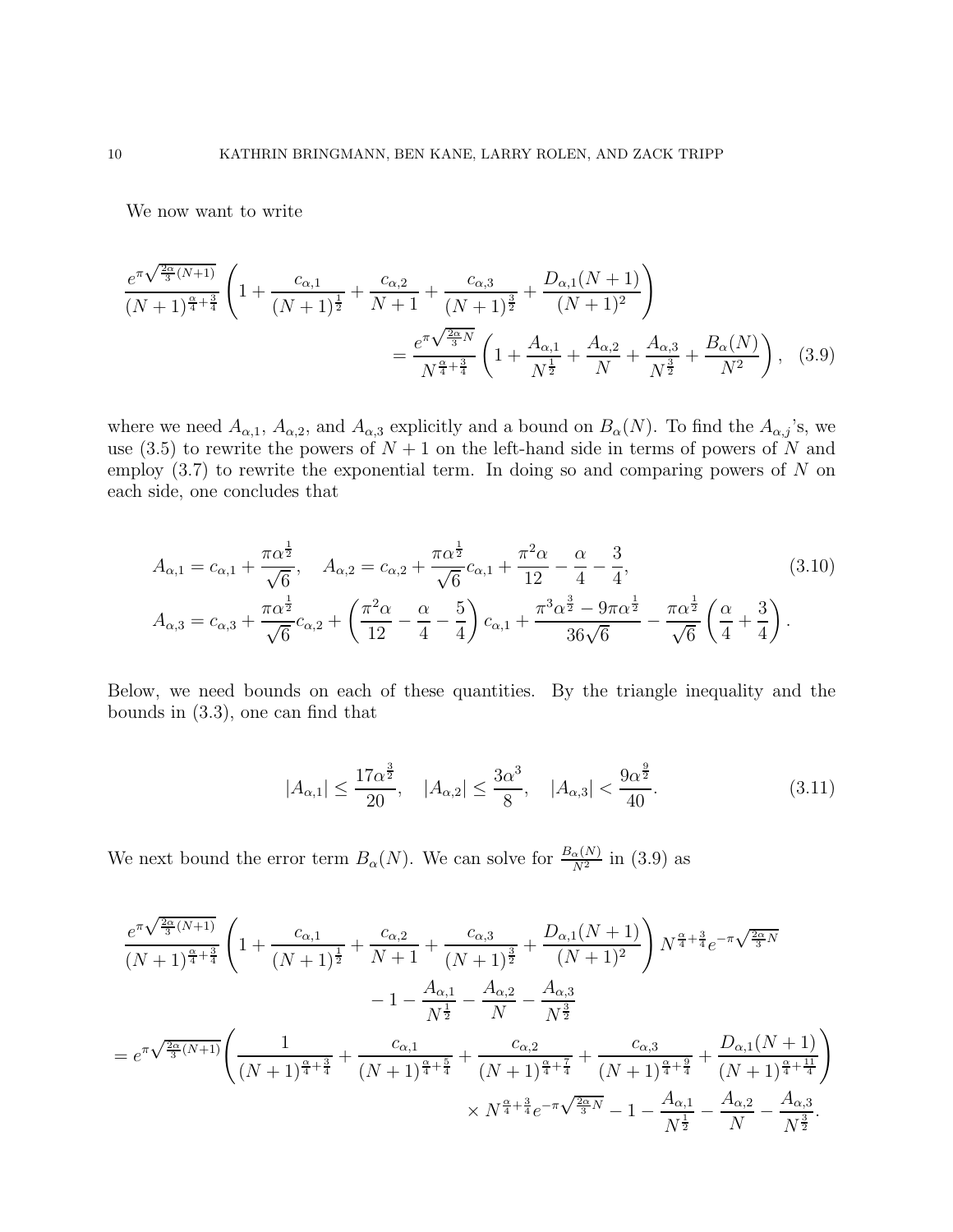Similar to finding the  $A_{\alpha}$  above, we use (3.7) and (3.5) to expand this as

$$
\left(1+\frac{\pi\alpha^{\frac{1}{2}}}{\sqrt{6}N^{\frac{1}{2}}}+\frac{\pi^{2}\alpha}{12N}+\frac{\pi^{3}\alpha^{\frac{3}{2}}-9\pi\alpha^{\frac{1}{2}}}{36\sqrt{6}N^{\frac{3}{2}}}+\frac{D_{\alpha,3}(N)}{N^{2}}\right) \times\left(1-\frac{\frac{\alpha}{4}+\frac{3}{4}}{N}+\frac{D_{\frac{\alpha}{4}+\frac{3}{4},2}}{N^{2}}+\frac{c_{\alpha,1}}{N^{\frac{1}{2}}}-\frac{c_{\alpha,1}\left(\frac{\alpha}{4}+\frac{5}{4}\right)}{N^{\frac{3}{2}}}+\frac{c_{\alpha,1}D_{\frac{\alpha}{4}+\frac{5}{4},2}}{N^{\frac{5}{2}}}+\frac{c_{\alpha,2}}{N}\right) \times \frac{1}{\left(1-\frac{\frac{\alpha}{4}+\frac{3}{4}}{N}+\frac{D_{\frac{\alpha}{4}+\frac{3}{4},2}}{N^{2}}+\frac{c_{\alpha,1}}{N^{\frac{1}{2}}}+\frac{c_{\alpha,1}D_{\frac{\alpha}{4}+\frac{5}{4},2}}{N^{\frac{3}{2}}}+\frac{c_{\alpha,2}D_{\frac{\alpha}{2}+\frac{7}{4},2}}{N^{2}}\right)-1-\frac{A_{\alpha,1}}{N^{\frac{1}{2}}}-\frac{A_{\alpha,2}}{N}-\frac{A_{\alpha,3}}{N^{\frac{3}{2}}}.
$$

From here, we can simply expand out this product. Because all terms with power greater than  $N^{-2}$  are already subtracted, we can factor this out of everything remaining and bound the absolute value of what is left using (3.6), (3.3), (3.8), and the fact that  $N \geq 2\alpha^{11}$  to obtain a bound on  $B_{\alpha}(N)$ , namely

$$
|B_{\alpha}(N)| \le \frac{7\alpha^6}{27}.\tag{3.12}
$$

Now, using  $(3.2)$  and  $(3.9)$ ,  $(3.1)$  becomes

$$
\left(\frac{\alpha}{24}\right)^{\frac{\alpha}{2}+1} \sqrt{\frac{6}{\alpha}} \frac{e^{\pi \sqrt{\frac{2\alpha}{3}}\left(\sqrt{N}+\sqrt{L}\right)}}{N^{\frac{\alpha}{4}+\frac{3}{4}}L^{\frac{\alpha}{4}+\frac{3}{4}}}
$$
\n
$$
\times \left(\left(1+\frac{c_{\alpha,1}}{N^{\frac{1}{2}}}+\frac{c_{\alpha,2}}{N}+\frac{c_{\alpha,3}}{N^{\frac{3}{2}}}+\frac{D_{\alpha,1}(N)}{N^2}\right)\left(1+\frac{A_{\alpha,1}}{L^{\frac{1}{2}}}+\frac{A_{\alpha,2}}{L}+\frac{A_{\alpha,3}}{L^{\frac{3}{2}}}+\frac{B_{\alpha}(L)}{L^2}\right)
$$
\n
$$
-\left(1+\frac{c_{\alpha,1}}{L^{\frac{1}{2}}}+\frac{c_{\alpha,2}}{L}+\frac{c_{\alpha,3}}{L^{\frac{3}{2}}}+\frac{D_{\alpha,1}(L)}{L^2}\right)\left(1+\frac{A_{\alpha,1}}{N^{\frac{1}{2}}}+\frac{A_{\alpha,2}}{N}+\frac{A_{\alpha,3}}{N^{\frac{3}{2}}}+\frac{B_{\alpha}(N)}{N^2}\right)\right).
$$
\n(3.13)

We write the expression in the outer parentheses as

$$
(A_{\alpha,1} - c_{\alpha,1}) \left(\frac{1}{L^{\frac{1}{2}}} - \frac{1}{N^{\frac{1}{2}}}\right) + f(N,L) = \frac{\pi \alpha^{\frac{1}{2}} \left(N^{\frac{1}{2}} - L^{\frac{1}{2}}\right)}{\sqrt{6}N^{\frac{1}{2}} L^{\frac{1}{2}}} \left(1 + \frac{N^{\frac{1}{2}} L^{\frac{1}{2}} f(N,L) \sqrt{6}}{\pi \alpha^{\frac{1}{2}} \left(N^{\frac{1}{2}} - L^{\frac{1}{2}}\right)}\right)
$$
(3.14)

for some function  $f(N, L)$ , where the equality follows from (3.10). We wish to bound  $f(N,L)N^{\frac{1}{2}}L^{\frac{1}{2}}$  $\frac{\sigma^{\frac{1}{2}(N,L)}(N,L)}{\sigma^{\frac{1}{2}(N^{\frac{1}{2}}-L^{\frac{1}{2}})}}$  Note that  $f(N,L)$  can be easily calculated from (3.13) by simply expanding the products. We do not write out every term but instead explain how to bound just a couple of the terms. For example, the next largest term (asymptotically) that arises when computing  $f(N, L)$  is

$$
(A_{\alpha,2}-c_{\alpha,2})\left(\frac{1}{L}-\frac{1}{N}\right).
$$

We can bound the first product above using  $(3.10)$  and  $(3.3)$  as

$$
|A_{\alpha,2} - c_{\alpha,2}| \le \frac{\alpha}{4} + \frac{3}{4} + \frac{\pi^2 \alpha}{12} + \frac{\pi \alpha^{\frac{1}{2}}}{\sqrt{6}} |c_{\alpha,1}| \le \alpha^2,
$$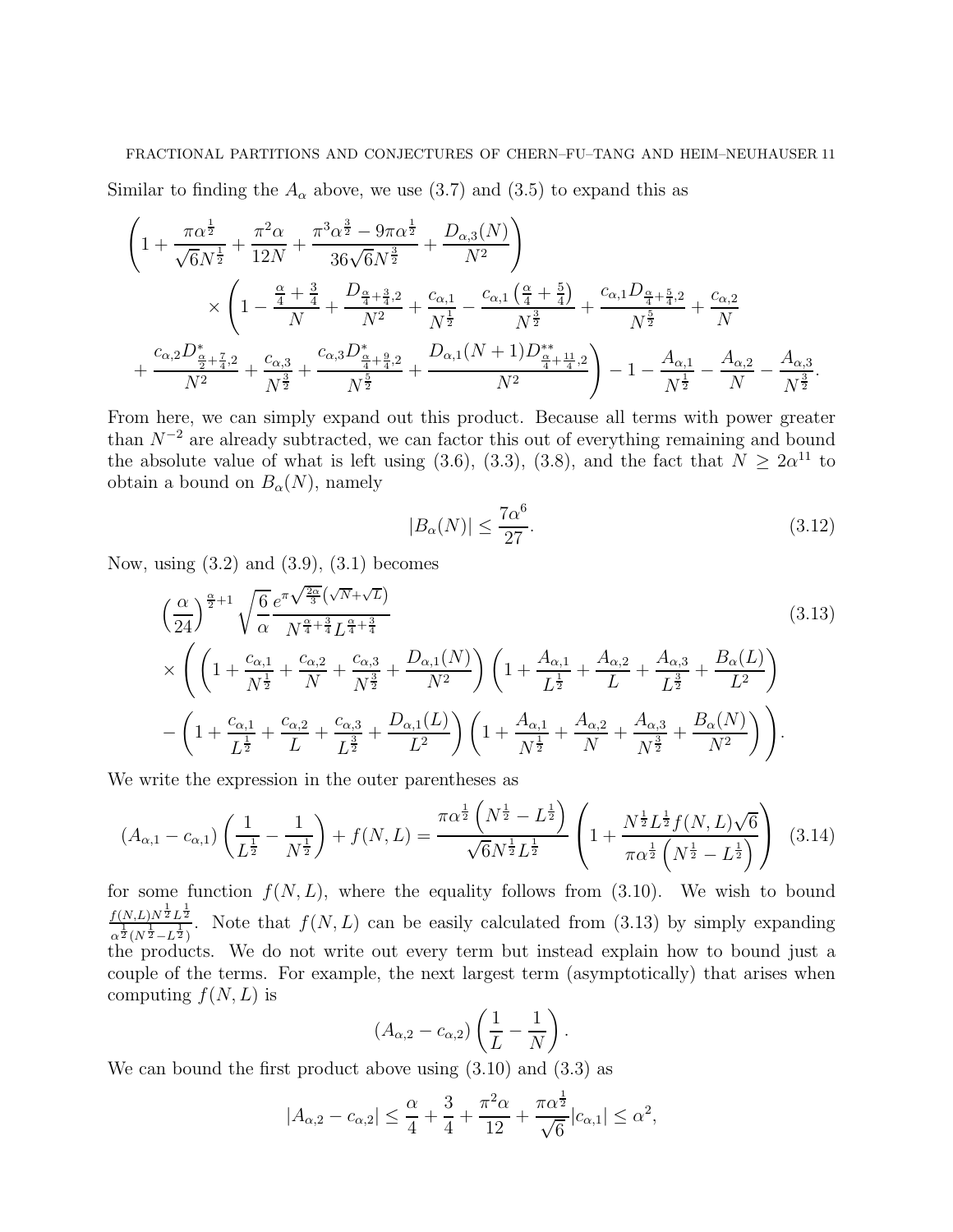where the inequality follows from basic calculus. Then when  $f(N, L)$  is multiplied by  $N^{\frac{1}{2}}L^{\frac{1}{2}}$  $\frac{N^2L^2}{\alpha^2(N^{\frac{1}{2}}-L^{\frac{1}{2}})}$ , this term can be bounded in absolute value using (3.11) and (3.3) by (using that  $N > L \geq 2\alpha^{11}$ )

$$
|A_{\alpha,2}-c_{\alpha,2}|\frac{N^{\frac{1}{2}}+L^{\frac{1}{2}}}{\alpha^{\frac{1}{2}}N^{\frac{1}{2}}L^{\frac{1}{2}}} \leq \frac{2\alpha^2N^{\frac{1}{2}}}{\alpha^{\frac{1}{2}}N^{\frac{1}{2}}L^{\frac{1}{2}}} \leq \frac{\sqrt{2}}{\alpha^4}.
$$

All of the exact terms that arise in  $f(N, L)$  (i.e., those not involving the error terms  $D_{\alpha,1}(N)$ ,  $D_{\alpha,1}(L)$ ,  $B_{\alpha}(N)$ , or  $B_{\alpha}(L)$  can be bounded in this way. As for the remaining terms of  $f(N, L)$ , one can use that  $\frac{N^{\frac{1}{2}}L^{\frac{1}{2}}}{N^{\frac{1}{2}}}$  $\frac{N^2 L^2}{N^{\frac{1}{2}} - L^{\frac{1}{2}}}$  is decreasing as a function of N to bound it above by

$$
\frac{N^{\frac{1}{2}}L^{\frac{1}{2}}}{N^{\frac{1}{2}} - L^{\frac{1}{2}}} \le \frac{(L+1)^{\frac{1}{2}}L^{\frac{1}{2}}}{(L+1)^{\frac{1}{2}} - L^{\frac{1}{2}}} \le \frac{201L^{\frac{3}{2}}}{100},\tag{3.15}
$$

where the second inequality holds for  $L \geq 2\alpha^{11} \geq 2^{12}$  by calculus. This allows us to bound all of the other terms of  $f(N, L)$ . For example, one of the remaining terms is

$$
(B_{\alpha}(L) - D_{\alpha,1}(L)) \frac{1}{L^2}.
$$

Hence, when  $f(N, L)$  is multiplied by  $\frac{N^{\frac{1}{2}}L^{\frac{1}{2}}}{\frac{1}{2}N^{\frac{1}{2}}}$  $\frac{N^2L^2}{\alpha^2(N^{\frac{1}{2}}-L^{\frac{1}{2}})}$ , this term can be bounded utilizing (3.15), (3.12), and (3.3) by (using that  $L \ge 2\alpha^{11}$ )

$$
|B_{\alpha}(L) - D_{\alpha,1}(L)| \frac{201}{100\alpha^{\frac{1}{2}}L^{\frac{1}{2}}} \le \left(\frac{7\alpha^6}{27} + \frac{3\alpha^6}{25}\right) \frac{201}{100\sqrt{2}\alpha^6} = \frac{4288}{5625\sqrt{2}}.
$$

All of the other terms are bounded in a similar manner (using the fact that  $N \geq L$ ). Combining these bounds and using that  $\alpha \geq 2$ , we obtain

$$
\left| \frac{\sqrt{6}N^{\frac{1}{2}}L^{\frac{1}{2}}}{\pi \alpha^{\frac{1}{2}}\left(N^{\frac{1}{2}} - L^{\frac{1}{2}}\right)} f(N, L) \right| \le \frac{13}{14}.
$$
\n(3.16)

Combining  $(3.13)$ ,  $(3.14)$ , and  $(3.16)$ , the main term can be written as

$$
\pi \left(\frac{\alpha}{24}\right)^{\frac{\alpha}{2}+1} \left(N^{\frac{1}{2}} - L^{\frac{1}{2}}\right) \frac{e^{\pi \sqrt{\frac{2\alpha}{3}}\left(\sqrt{N} + \sqrt{L}\right)}}{N^{\frac{\alpha}{4} + \frac{5}{4}} L^{\frac{\alpha}{4} + \frac{5}{4}}}\left(1 + O_{\leq}\left(\frac{13}{14}\right)\right). \tag{3.17}
$$

We now need to bound the remaining terms in the expansion of  $p_{\alpha}(n-1)p_{\alpha}(\ell+1)-p_{\alpha}(n)p_{\alpha}(\ell)$ coming from Theorem 2.1. To estimate the contribution from  $k \geq 2$ , we bound, for  $X \in \mathbb{R}^+$ 

$$
F_{\kappa}(X) := \sum_{k \geq 2} I_{\kappa}\left(\frac{X}{k}\right).
$$

Note that  $F_{\kappa}(X)$  is monotonically increasing because  $I_{\kappa}$  is. We estimate the first  $\lfloor X \rfloor - 1$ terms using Lemma 2.2 (1)

$$
\sum_{2 \le k \le \lfloor X \rfloor} I_{\kappa}\left(\frac{X}{k}\right) \le \sqrt{\frac{2}{\pi \lfloor X \rfloor}} \sum_{2 \le k \le \lfloor X \rfloor} \sqrt{k} e^{\frac{X}{k}} \le 2\sqrt{\frac{X}{\pi}} e^{\frac{X}{2}}.
$$
\n(3.18)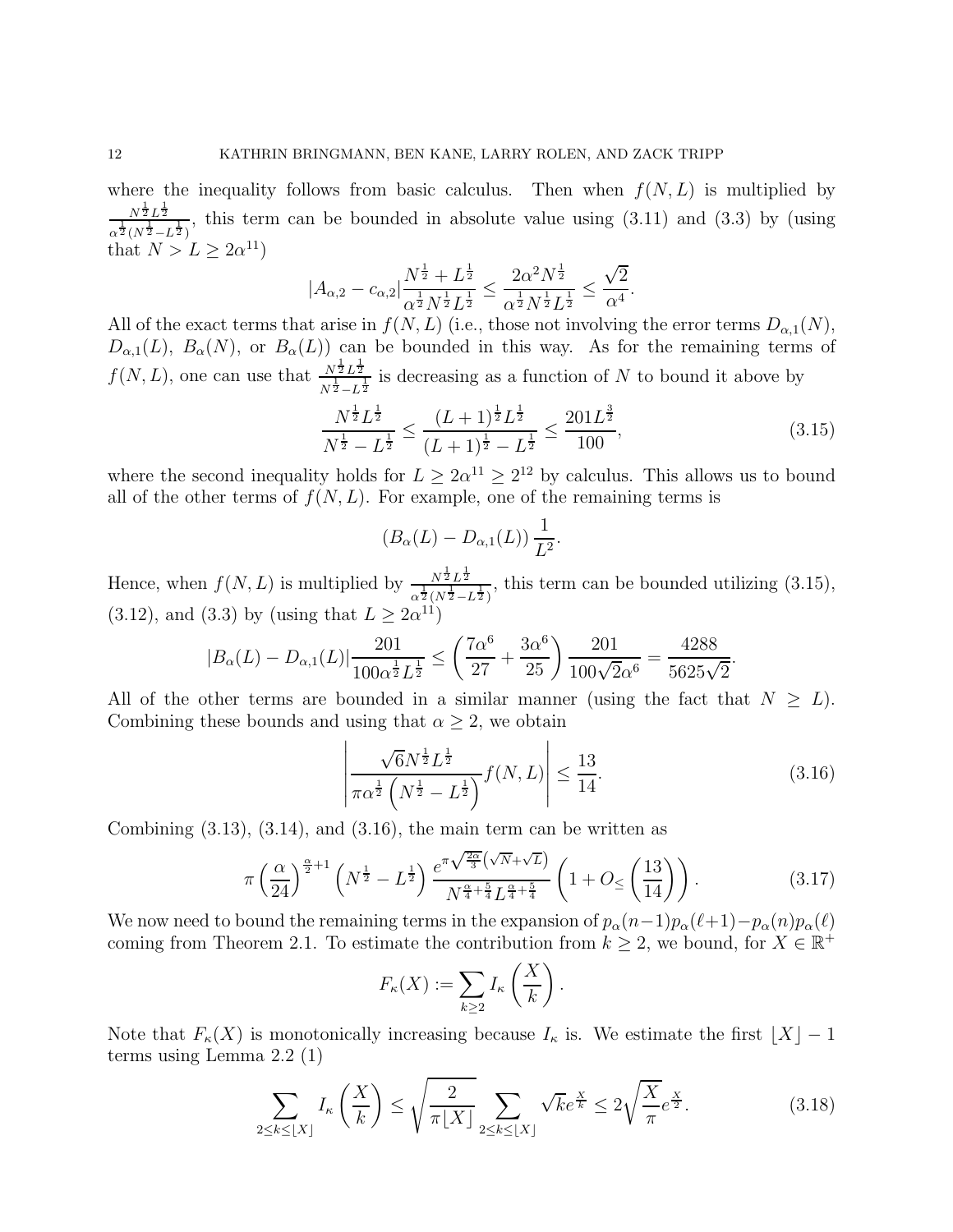For the second bound, we are using that  $\sqrt{k}e^{\frac{\chi}{k}} \leq \sqrt{2}e^{\frac{\chi}{2}}$ . To bound the remaining terms of  $F_{\kappa}(X)$ , we use Lemma 2.2 (3) to conclude that

$$
\sum_{k\geq \lfloor X\rfloor+1} I_{\kappa}\left(\frac{X}{k}\right) \leq \frac{2^{1-\kappa}X^{\kappa}}{\Gamma(\kappa+1)} \sum_{k\geq \lfloor X\rfloor+1} \frac{1}{k^{\kappa}} \leq \frac{2^{1-\kappa}X^{\kappa}}{\Gamma(\kappa+1)} \int_{\lfloor X\rfloor}^{\infty} \frac{1}{x^{\kappa}} dx \leq \frac{2^{1-\kappa}X}{(\kappa-1)\Gamma(\kappa+1)}. \tag{3.19}
$$

Combining (3.18) and (3.19) and using basic calculus and the fact that  $\kappa \geq 2$ , we determine that

$$
F_{\kappa}(X) \le 4\sqrt{\frac{X}{\pi}}e^{\frac{X}{2}}.\tag{3.20}
$$

Using this, we may bound the non-main terms as follows. We first bound the non-main terms corresponding to  $p_{\alpha}(n-1)p_{\alpha}(\ell+1)$ . For this, we consider terms with (i)  $k_1, k_2 \geq 2$ , (ii) terms with  $k_1 \geq 2$  and  $k_2 = 1$ , (iii) terms with  $k_1 = 1$  and  $k_2 \geq 2$ , (iv) terms with  $k_1 = k_2 = 1$  and  $m_1 \geq 1$ , and finally (v) terms with  $k_1 = k_2 = 1$ ,  $m_1 = 0$ , and  $m_2 \geq 1$ . As is done above, we do not write out all of these sums but instead just illustrate how to bound the terms corresponding to (ii). In what follows, we let  $\beta := \lfloor \frac{\alpha}{24} \rfloor$  to simplify notation, and we get an upper bound of

$$
\frac{4\pi^2}{N^{\frac{\alpha}{4}+\frac{1}{2}}(L+1)^{\frac{\alpha}{4}+\frac{1}{2}}} \sum_{0 \le m_1, m_2 \le \beta} \left(\frac{\alpha}{24} - m_1\right)^{\frac{\alpha}{4}+\frac{1}{2}} \left(\frac{\alpha}{24} - m_2\right)^{\frac{\alpha}{4}+\frac{1}{2}} p_\alpha(m_1) p_\alpha(m_2) \times F_{\frac{\alpha}{2}+1} \left(4\pi \sqrt{\left(\frac{\alpha}{24} - m_1\right)N}\right) I_{\frac{\alpha}{2}+1} \left(4\pi \sqrt{\left(\frac{\alpha}{24} - m_2\right)(L+1)}\right) \times F_{\frac{\alpha}{4}+\frac{1}{2}}(\beta+1)^2 \left(\frac{\alpha}{24}\right)^{\frac{\alpha}{2}+1} p_\alpha(\beta)^2 F_{\frac{\alpha}{2}+1} \left(\pi \sqrt{\frac{2\alpha}{3}N}\right) I_{\frac{\alpha}{2}+1} \left(\pi \sqrt{\frac{2\alpha}{3}(L+1)}\right),
$$
\n(3.21)

where the inequality follows from the monotonicity of F and I. Using  $(3.20)$  and Lemma  $2.2$  (1), we can further bound  $(3.21)$  by

$$
16\sqrt{2}\pi(\beta+1)^2\left(\frac{\alpha}{24}\right)^{\frac{\alpha}{2}+1}p_{\alpha}(\beta)^2\frac{e^{\pi\sqrt{\frac{\alpha}{6}N}+\pi\sqrt{\frac{2\alpha}{3}(L+1)}}}{N^{\frac{\alpha}{4}+\frac{1}{4}}(L+1)^{\frac{\alpha}{4}+\frac{3}{4}}}.
$$
\n(3.22)

Now, we claim that

$$
p_{\alpha}(n) \le e^{\pi \sqrt{\frac{2\alpha n}{3}}}.
$$

This follows from virtually the same proof as in the  $\alpha = 1$  case; see [2] for details. Using this bound on  $p_{\alpha}(n)$ , the fact that  $\sqrt{L} \leq \sqrt{L+1} \leq \sqrt{L}+1$ , and factoring out the terms outside of parentheses in  $(3.17)$ , we see that  $(3.22)$  is at most

$$
\pi \left(\frac{\alpha}{24}\right)^{\frac{\alpha}{2}+1} \left(N^{\frac{1}{2}}-L^{\frac{1}{2}}\right) \frac{e^{\pi \sqrt{\frac{2\alpha}{3}N}+\pi \sqrt{\frac{2\alpha}{3}L}}}{N^{\frac{\alpha}{4}+\frac{5}{4}}L^{\frac{\alpha}{4}+\frac{5}{4}}}\frac{16\sqrt{2}(\beta+1)^2NL^{\frac{1}{2}}}{N^{\frac{1}{2}}-L^{\frac{1}{2}}}e^{\frac{\pi \alpha}{3}+\pi \sqrt{\frac{2\alpha}{3}}-\pi \sqrt{\frac{\alpha}{6}N}}.
$$

Now, we are left to bound

$$
\frac{16\sqrt{2}(\beta+1)^2NL^{\frac{1}{2}}}{N^{\frac{1}{2}}-L^{\frac{1}{2}}}e^{\frac{\pi\alpha}{3}+\pi\sqrt{\frac{2\alpha}{3}}-\pi\sqrt{\frac{\alpha}{6}N}}
$$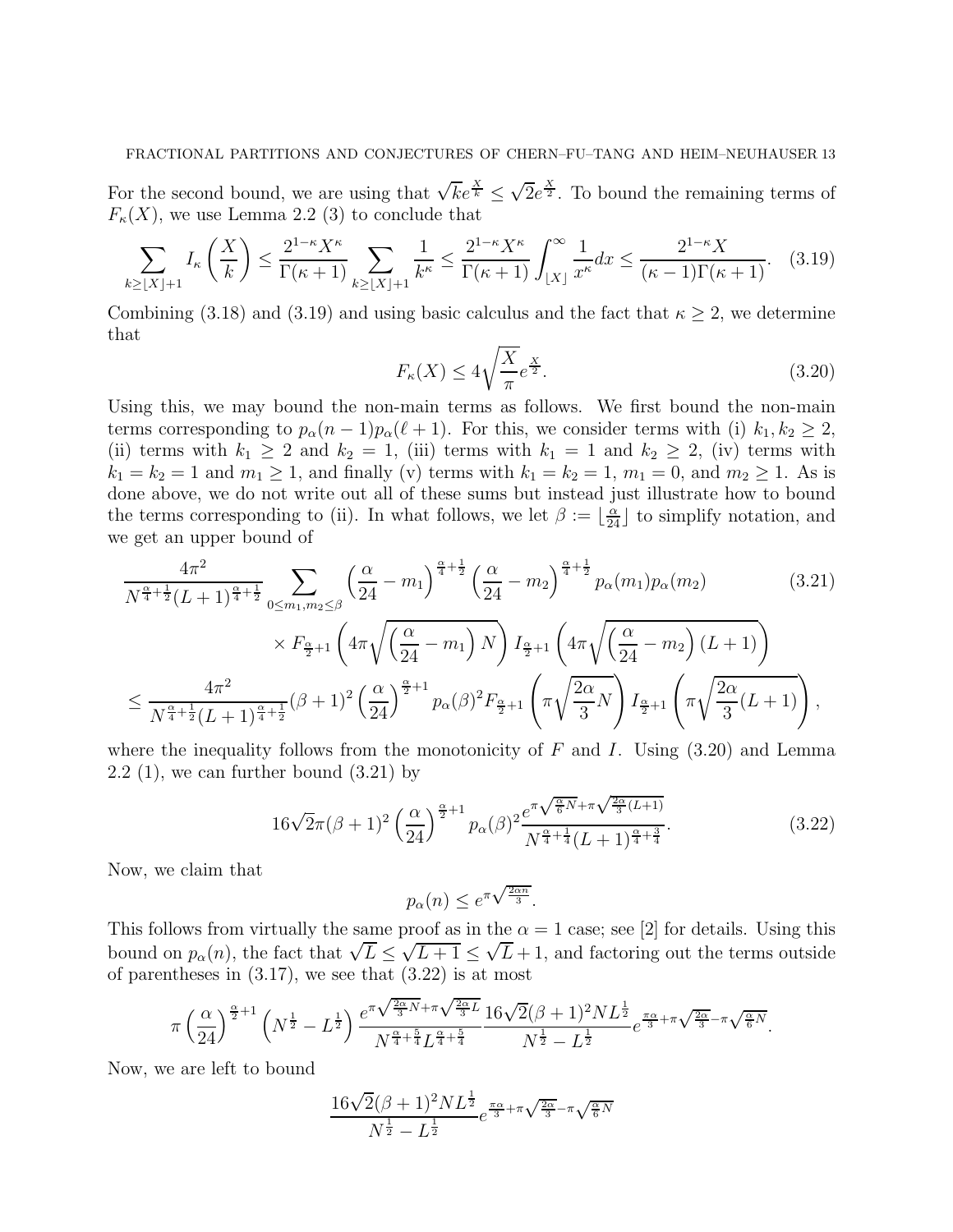by a constant. To do so, we again use (3.15) to obtain an upper bound of

$$
\frac{804}{25}\sqrt{2}(\beta+1)^2N^{\frac{1}{2}}L^{\frac{3}{2}}e^{\frac{\pi\alpha}{3}+\pi\sqrt{\frac{2\alpha}{3}}-\pi\sqrt{\frac{\alpha}{6}N}}.\tag{3.23}
$$

It is easy to check that this is decreasing in N for  $N \geq 2\alpha^{11} \geq 2^{12}$ , so utilizing that  $N \geq L$ , we get an upper bound on (3.23) of

$$
\frac{804}{25}\sqrt{2}(\beta+1)^2L^2e^{\frac{\pi\alpha}{3}+\pi\sqrt{\frac{2\alpha}{3}}-\pi\sqrt{\frac{\alpha}{6}L}}.
$$

Similarly, this term is decreasing in L for  $L \geq 2\alpha^{11} \geq 2^{12}$ , so we can plug in  $L = 2\alpha^{11}$  to obtain a bound of

$$
\frac{3216}{25}\sqrt{2}(\beta+1)^2\alpha^{22}e^{\frac{\pi\alpha}{3}+\pi\sqrt{\frac{2\alpha}{3}}-\frac{\pi\alpha^6}{\sqrt{3}}}.
$$

One can bound the exponent by  $-\frac{17}{10}\alpha^6$ , and estimate  $\beta + 1 \le \frac{13\alpha}{24}$ . The resulting term is

$$
\frac{11323}{300}\sqrt{2}\alpha^{24}e^{-\frac{17}{10}\alpha^6}.
$$

Using that this expression is decreasing in  $\alpha$ , we get an upper bound by plugging in  $\alpha = 2$ yielding a numerical answer of  $51 \cdot 10^{-40}$ . One can similarly bound all of the other error terms; the only significant departure occurs when bounding terms corresponding to (iv) and (v), where a term  $(\frac{\alpha}{24} - 1)^{-\frac{1}{4}}$  occurs. It is here that we need to use the bound  $L \ge \frac{100}{\alpha - 2}$  $\alpha$ <sup>-24</sup> to ensure that our argument of  $L$  is large enough. The proof in this case is still similar in nature and is omitted. The largest of the errors that arise from these cases is 10<sup>-4</sup>, which when combined with the error of  $(3.17)$  gives the statement of the theorem.

#### 4. Proofs of the corollaries

As alluded to after the statement of Theorem 1.2, all of the terms in the expansion of  $p_{\alpha}(n-1)p_{\alpha}(\ell+1)-p_{\alpha}(n)p_{\alpha}(\ell)$  are positive, so Corollary 1.3 follows. Thus, only the proof of Corollary 1.4 remains. In order to prove this for a fixed value of  $k$ , we only need to compute the ratios  $\frac{p_k(\ell+1)}{p_k(\ell)}$  up to  $\ell \geq \lceil 2k^{11} + \frac{k}{24} \rceil$  and see that they are decreasing, except for  $k=2$ . For  $k \in \{2, 3\}$ , we can do this directly, but for  $k \in \{4, 5\}$ , we need to find a way to make the computation more efficient and store less memory; we provide the necessary details to do so in the following subsection. At the end of the section, we describe how proving the result for  $k \in \{2, 3, 4, 5\}$  is sufficient to prove Corollary 1.4. Namely, in Proposition 4.3, we show that  $p_k(n)$  is log-concave for  $k \in \{3, 4, 5\}$  and point out that convolution of log-concave sequences is log-concave, which shows that the same property also holds for  $k \in \mathbb{N}_{\geq 3}$ .

4.1. Tools needed for the proof of Corollary 1.4. To verify the initial cases of the conjecture, of course a direct approach using Rademacher sums, recursive formulas, or by convoluting the partition generating function can be used. However, due to the large number of cases that have to be checked (for example, for  $p_4(n)$ ) we need to compute all values with  $n \leq 2 \cdot 4^{11} + 6$ , these direct methods are not sufficient. An approach with lower time and memory requirements is thus essential in practice. As a result, we begin by defining sequences that approximate our partition numbers well enough to prove the lemma and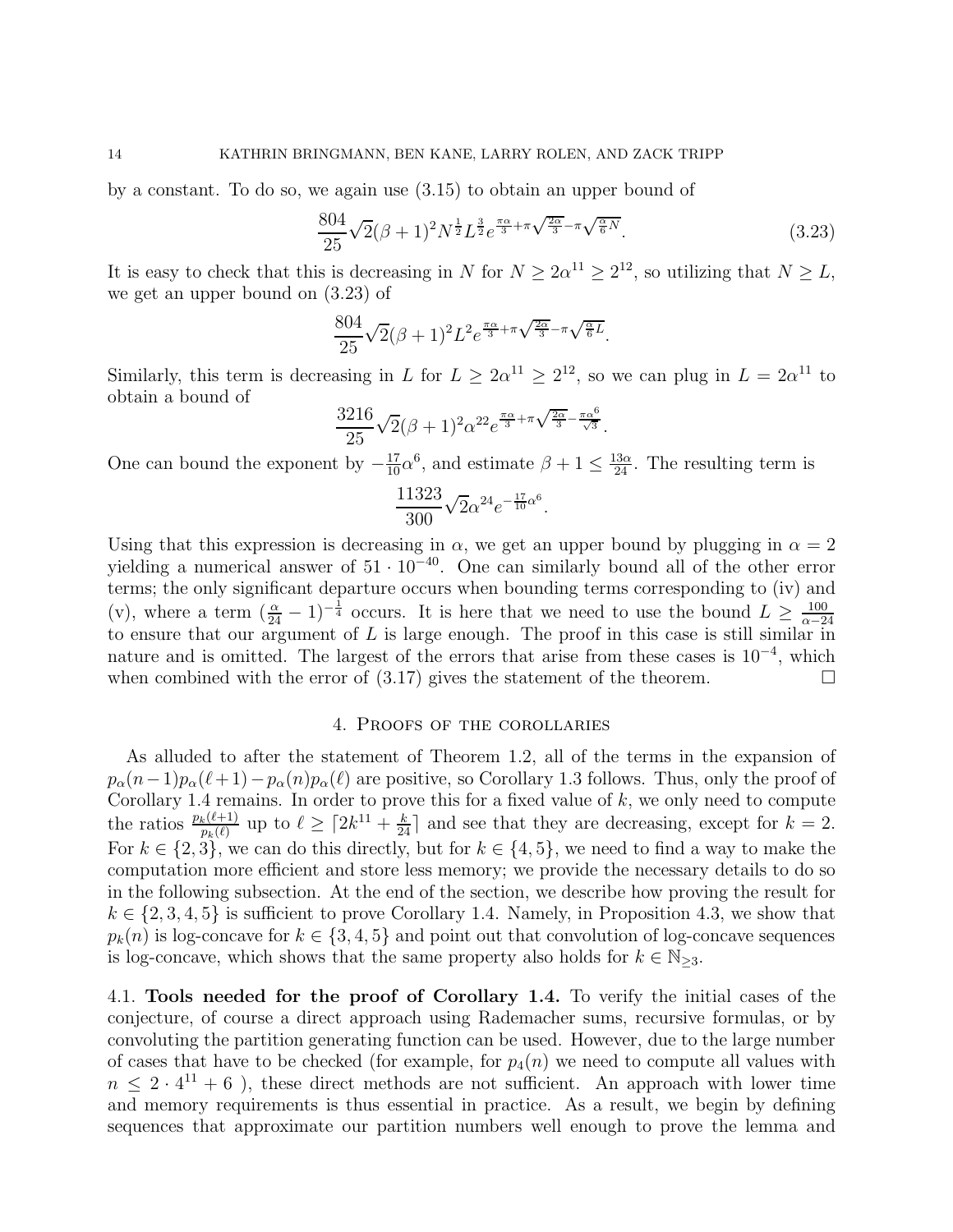which also require less memory and speed to compute. To do this, let  $\boldsymbol{d} = (d_j)_{j=1}^{\infty}$  be a sequence of positive integers  $d_j\leq j,$  and for  $n\in\mathbb{N}$  recursively define

$$
p_{k,d}^{+}(0) := 1
$$
  
\n
$$
p_{k,d}^{-}(n) := \frac{k}{n} \sum_{\ell=1}^{d_n} \sigma(\ell) p_{k,d}^{-}(n - \ell)
$$
 for  $n \ge 1$ ,  
\n
$$
p_{k,d}^{+}(n) := \frac{k}{n} \sum_{\ell=1}^{d_n} \sigma(\ell) p_{k,d}^{+}(n - \ell) + knp_{k,d}^{+}(n - d_n - 1)
$$
 for  $n \ge 1$ .

We also set the negative values to be zero:

$$
p_{k,\mathbf{d}}^{\pm}(n) = 0 \text{ for } n \le -1
$$

**Lemma 4.1.** For  $n \in \mathbb{N}$ , we have

$$
p_{k,\mathbf{d}}^-(n) \le p_k(n) \le p_{k,\mathbf{d}}^+(n).
$$

*Proof.* Using (3) of [19], we find that for  $n \geq 1$ , we have

$$
p_k(n) = \frac{k}{n} \sum_{\ell=1}^n \sigma(\ell) p_k(n-\ell).
$$
 (4.1)

We prove the claimed inequalities by induction. The base case,  $n = 0$ , is trivial as  $p_k(0) = 1$ . Assume inductively that for every  $0 \leq m < n$  the claim holds. Note that both  $p_k(n)$  and  $\sigma(n)$ are non-negative for all  $n \in \mathbb{N}$ . Hence the inequality  $d_n \leq n$  and the inductive hypothesis  $p_k(n-\ell) \geq p_{k,d}^-(n-\ell)$  imply that

$$
p_k(n) = \frac{k}{n} \sum_{\ell=1}^n \sigma(\ell) p_k(n-\ell) \ge \frac{k}{n} \sum_{\ell=1}^{d_n} \sigma(\ell) p_{k,d}^-(n-\ell) = p_{k,d}^-(n).
$$

This gives the first inequality.

To obtain the upper bound, we note that  $p_k(n)$  is increasing, and hence

$$
p_k(n) = \frac{k}{n} \sum_{\ell=1}^{d_n} \sigma(\ell) p_k(n-\ell) + \frac{k}{n} \sum_{\ell=d_n+1}^{n} \sigma(\ell) p_k(n-\ell) \leq \frac{k}{n} \sum_{\ell=1}^{d_n} \sigma(\ell) p_k(n-\ell) + \frac{k}{n} p_k(n-d_n-1) \sum_{\ell=1}^{n} \sigma(\ell).
$$

We next bound

$$
\sum_{\ell=1}^n \sigma(\ell) = \sum_{\ell=1}^n \sum_{d|\ell} d = \sum_{d=1}^n d \sum_{1 \le j \le \lfloor \frac{n}{d} \rfloor} 1 \le \sum_{d=1}^n d \frac{n}{d} = n^2.
$$

Therefore

$$
p_k(n) \leq \frac{k}{n} \sum_{\ell=1}^{d_n} \sigma(\ell) p_k(n-\ell) + \frac{k}{n} p_k(n-d_n-1) n^2.
$$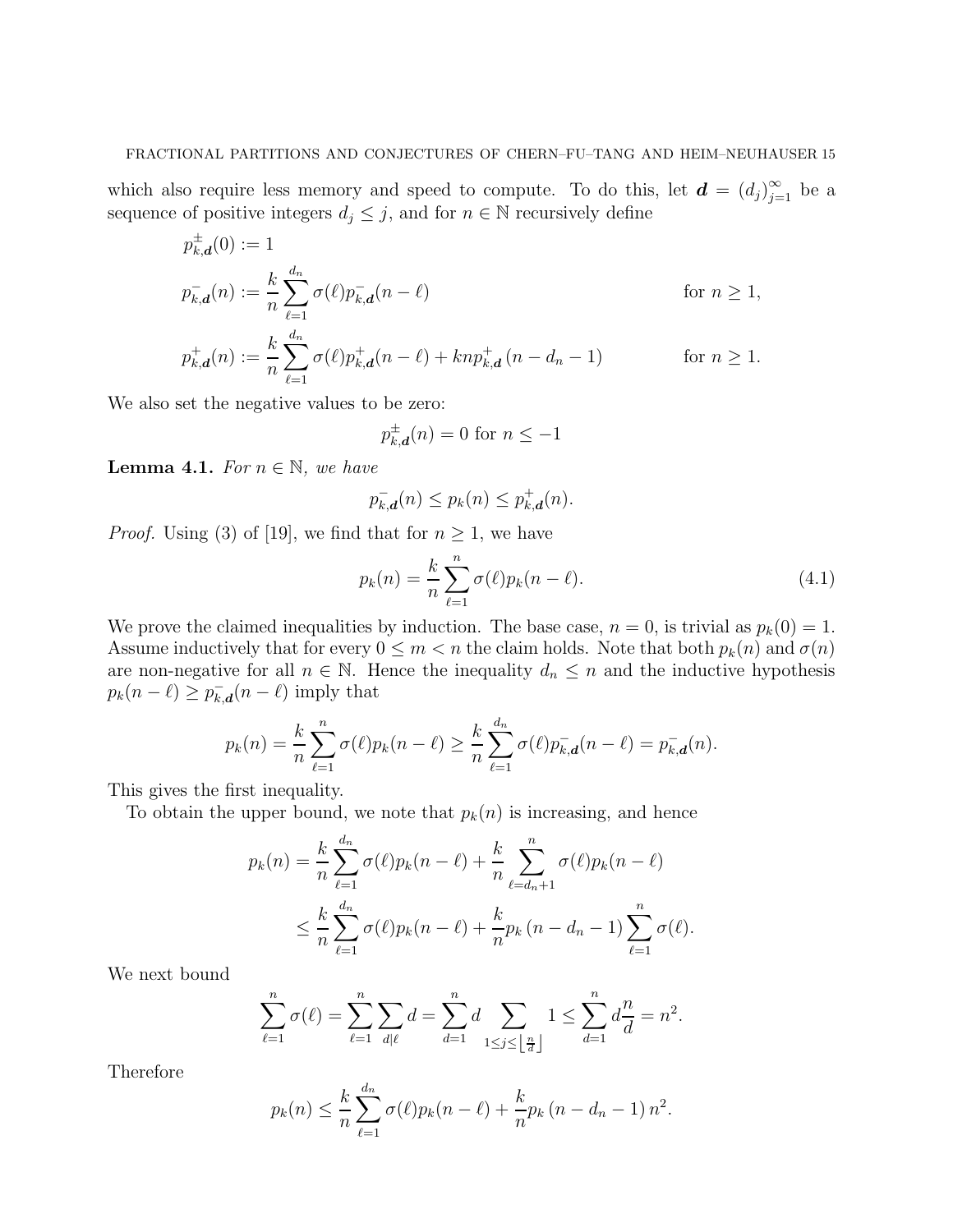Using the inductive hypothesis for the upper bounds, we have

$$
p_k(n) \leq \frac{k}{n} \sum_{\ell=1}^{d_n} \sigma(\ell) p_{k,d}^+(n-\ell) + knp_{k,d}^+(n-d_n-1) = p_{k,d}^+(n).
$$

Remark. In the special case  $d_n = n$ , one has  $p_{k,d}^{-}(n) = p_k(n) = p_{k,d}^{+}(n)$  by (4.1). In order to compute  $p_{k,d}^{\pm}(n)$  for every  $1 \leq n \leq N$ , the number of steps required is  $O(\sum_{1 \leq n \leq N} d_n)$ . Thus the number of steps to compute  $p_k(n)$  directly (i.e.,  $d_n = n$ ) is  $O(n^2)$ . If  $d_n \ll n^{\delta}$ , then the number of steps to compute the lower and upper bounds  $p_{k,d}^{\pm}(n)$  is  $\ll N^{1+\delta}$ . Moreover, in order to compute  $p_{k,d}^+(n)$  with a computer one only needs to keep  $d_n = O(n^{\delta})$  numbers in memory (this is  $O(n)$  in the special case  $d_n = n$ ). Hence computing the sequences  $p_{k,\boldsymbol{d}}^{\pm}(n)$  is better than  $p_k(n)$  both in the speed of the calculation and in the memory requirement.

These numbers grow very quickly. Thus, if  $d$  is chosen appropriately so that n is small in comparison with an exponential of the shape

$$
e^{2\pi c_k(\sqrt{n}-\sqrt{n-d_n-1})}, \quad (c_k > 0)
$$

then we expect a good approximation of  $p_k(n)$ . Indeed, from Theorem 2.1, we have

$$
p_4(n) \sim \frac{e^{2\pi\sqrt{\frac{2n}{3}}}}{2^{\frac{7}{4}} 3^{\frac{5}{4}} n^{\frac{7}{4}}} \left(1 - \left(\frac{35\sqrt{3}}{16\pi} + \frac{\pi}{3\sqrt{3}}\right) n^{-\frac{1}{2}}\right).
$$

Hence in this case we need to compare  $n$  against

$$
e^{2\pi\left(\sqrt{\frac{2n}{3}}-\sqrt{\frac{2(n-dn-1)}{3}}\right)}.
$$

Using Taylor's Theorem, we see that for  $d_n < n-1$ ,

$$
\sqrt{\frac{2(n-d_n-1)}{3}} = \sqrt{\frac{2n}{3}} - \frac{1}{\sqrt{6}} \frac{d_n+1}{\sqrt{n}} + O\left(\frac{d_n^2}{n^{\frac{3}{2}}}\right).
$$

Then for  $d_n \sim n^{\frac{1}{2}+\delta}$ , this becomes

$$
\sqrt{\frac{2n}{3}} - \frac{1}{\sqrt{6}} \frac{d_n + 1}{\sqrt{n}} + O\left(n^{2\delta - \frac{1}{2}}\right).
$$

For  $0 < \delta < \frac{1}{4}$ , we have

$$
e^{2\pi\left(\sqrt{\frac{2n}{3}}-\sqrt{\frac{2(n-d_n-1)}{3}}\right)} = e^{-\frac{2\pi}{\sqrt{6}}\frac{d_n+1}{\sqrt{n}}+O(1)} \ll e^{-\frac{2\pi}{\sqrt{6}}n^{\delta}}.
$$

Hence by choosing  $\delta$  appropriately, we can get any fixed number of digits of accuracy that are needed for a calculation.

**Lemma 4.2.** The sequence  $p_k(n)$  is log-concave if and only if there exists a sequence **d** of positive integers with  $d_j \leq j$  such that for every  $n \in \mathbb{N}$ 

$$
\frac{p_{k,d}^-(n)}{p_{k,d}^+(n-1)} \ge \frac{p_{k,d}^+(n+1)}{p_{k,d}^-(n)}.
$$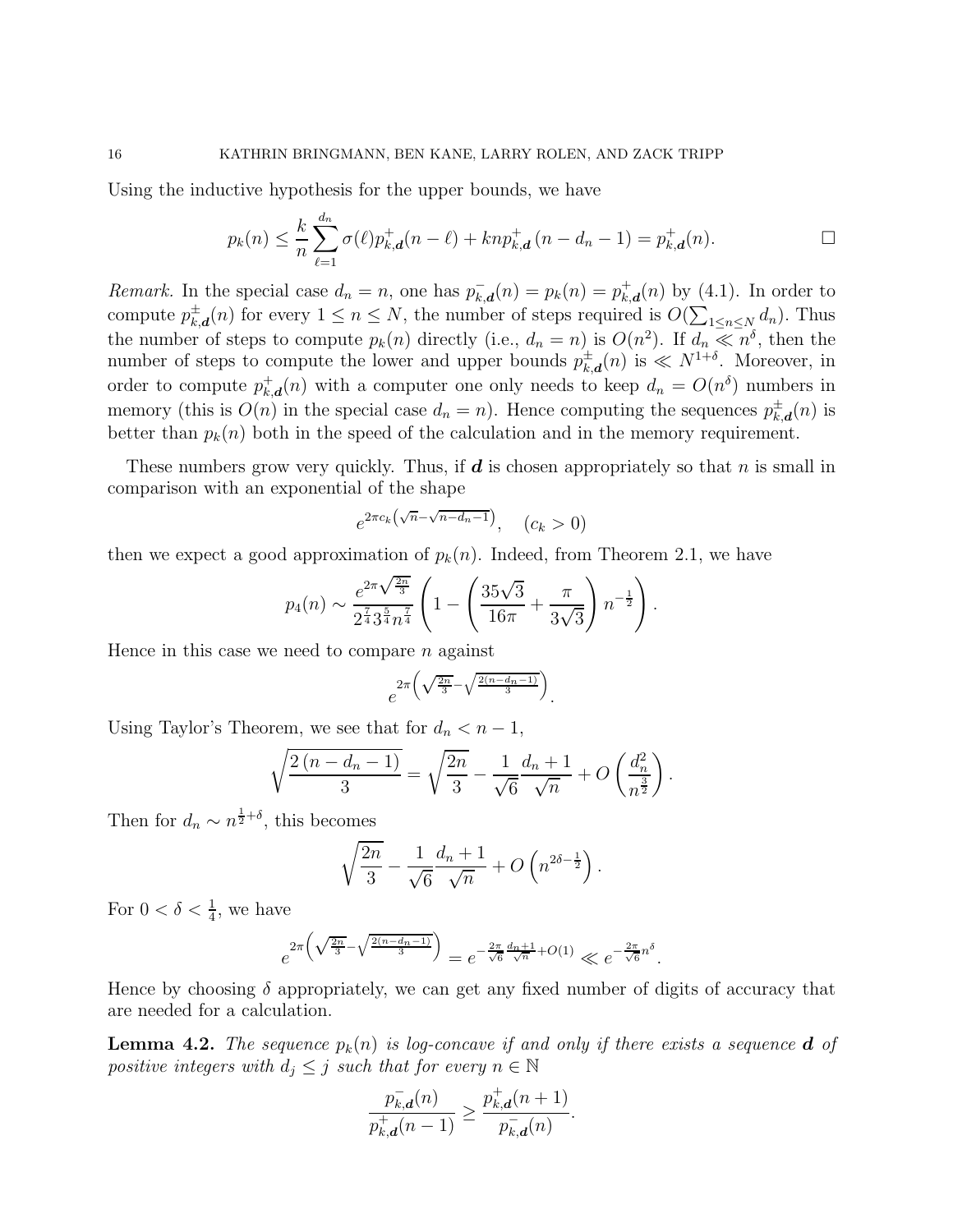*Proof.* By Lemma 4.1, for every such **d** and every  $m \in \mathbb{N}_0$  we have

$$
p_{k,\mathbf{d}}^-(m) \le p_k(m) \le p_{k,\mathbf{d}}^+(m).
$$

We conclude that for every  $d$  and every  $m \in \mathbb{N}$  we have

$$
\frac{p_k(m)}{p_k(m-1)} \ge \frac{p_{k,d}^-(m)}{p_{k,d}^+(m-1)},
$$
\n(4.2)

$$
\frac{p_k(m)}{p_k(m-1)} \le \frac{p_{k,d}^+(m)}{p_{k,d}^-(m-1)}.\tag{4.3}
$$

Hence if such a choice of d exists for which the lemma holds, then  $(4.2)$  with  $m = n$  and (4.3) with  $m = n + 1$  imply that for every  $n \in \mathbb{N}$ 

$$
\frac{p_k(n)}{p_k(n-1)} \ge \frac{p_{k,d}^-(n)}{p_{k,d}^+(n-1)} \ge \frac{p_{k,d}^+(n+1)}{p_{k,d}^-(n)} \ge \frac{p_k(n+1)}{p_k(n)},
$$

and we see that  $p_k(n)$  is log-concave. The converse follows by taking  $d_j = j$  since then  $p_{k,\boldsymbol{d}}^-(n) = p_{k}(n) = p_{k,\boldsymbol{d}}^+(n)$  by using the definitions of  $p_{k,\boldsymbol{d}}^-(n)$ ,  $p_{k,\boldsymbol{d}}^+(n)$  and using (4.1).

Remark. Since the sequences  $p_{k,d}^{\pm}(n)$  are generally faster to compute than  $p_k(n)$  and have a smaller memory requirement, in practice Lemma 4.2 gives us an easier and faster criterion to check to numerically verify the log-concavity of  $p_k(n)$  for  $1 \leq n \leq N$  for some fixed N.

#### Proposition 4.3.

(1) For every  $\alpha \in \mathbb{R}^+$ , if  $p_\alpha(n)$  satisfies the inequality

$$
\frac{p_{\alpha}(\ell+1)}{p_{\alpha}(\ell)} \ge \frac{p_{\alpha}(n)}{p_{\alpha}(n-1)}
$$

for every  $n > \ell \geq 0$ , then for every  $j_1 \in \mathbb{N}_0$  and  $j \in \mathbb{N}_0 \setminus \{1,2\}$  the sequences  $p_{j_1\alpha+j}(n)$ satisfy the same inequality.

(2) In particular, Conjecture 1 is true.

Proof. (1) As remarked in Section 1, the claimed inequality is equivalent to log-concavity, i.e.,

$$
\frac{p_{\alpha}(n)}{p_{\alpha}(n-1)} \ge \frac{p_{\alpha}(n+1)}{p_{\alpha}(n)}
$$

for  $n \geq 1$ . By Corollary 1.3, it is true for  $n \geq 2\alpha^{11} + \frac{\alpha}{24} + 1$  if  $\alpha \in \{3, 4, 5\}$ . We explicitly compute  $p_3(n)$  for  $n \leq 2 \cdot 3^{11} + 1$  and verify the inequality for those cases. Thus  $p_3(n)$  is log-concave.

Using heuristics based on the asymptotic growth of the coefficients  $p_4(n)$ , we let  $\mathbf{d} = \mathbf{d}_4$ be the sequence

$$
d_j = d_{4,j} := \begin{cases} j & \text{if } j \leq 2 \cdot 10^5, \\ \left\lfloor 250j^{\frac{1}{3}} \right\rfloor & \text{if } 2 \cdot 10^5 < j \leq 3.5 \cdot 10^6, \\ \left\lfloor 1125j^{\frac{1}{3}} \right\rfloor & \text{if } j > 3.5 \cdot 10^6. \end{cases}
$$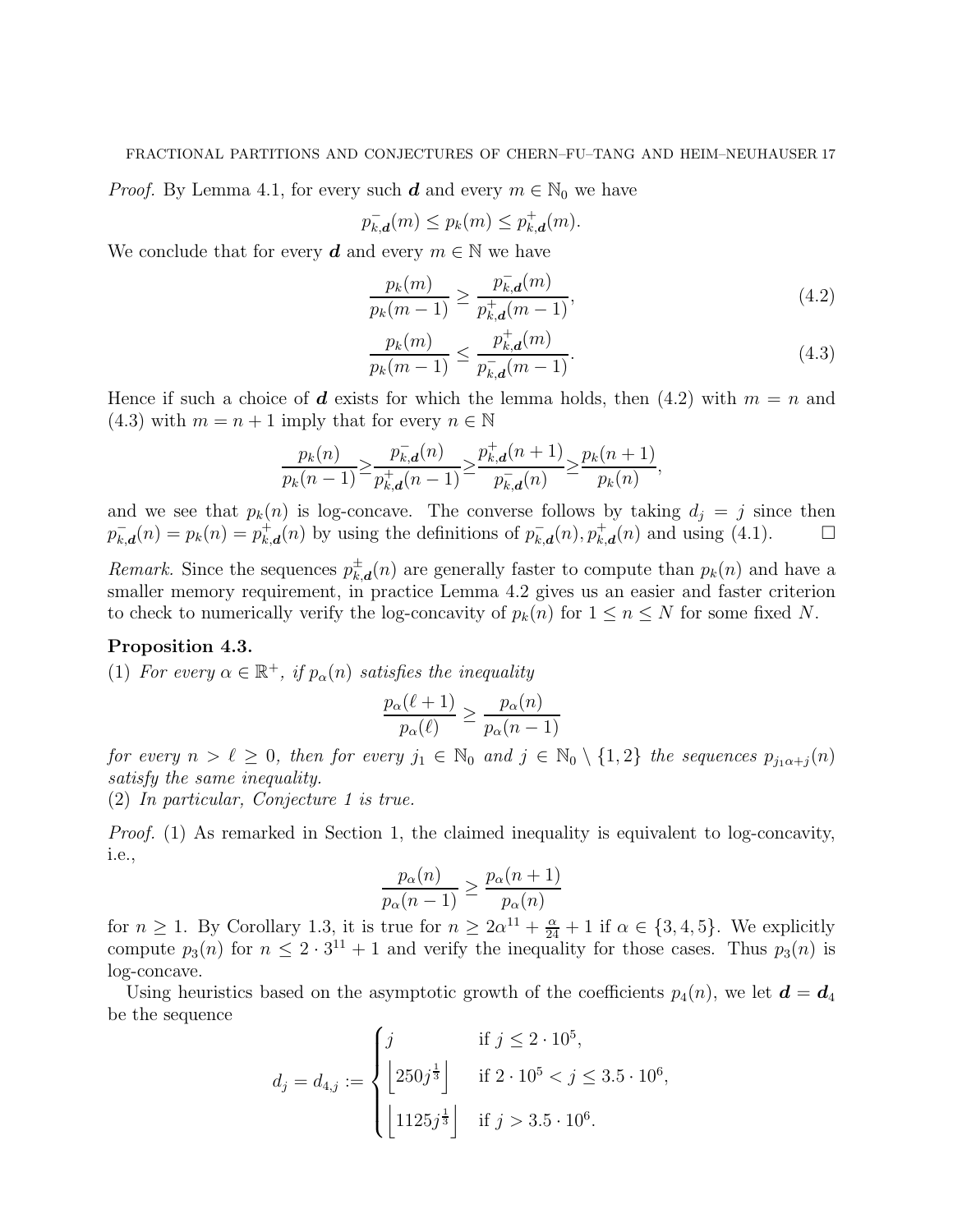Using a computer (a Lenovo Thinkstation P330 with Intel core i7-9700 processor and 32GB memory), a 5-day-long calculation verifies that

$$
\frac{p^-_{4,\boldsymbol{d}}(n)}{p^+_{4,\boldsymbol{d}}(n-1)} \geq \frac{p^+_{4,\boldsymbol{d}}(n+1)}{p^-_{4,\boldsymbol{d}}(n)}
$$

holds for all  $n \leq 8.5 \cdot 10^6$ . Hence, by Lemma 4.2, we see that for  $n \geq 0$ ,

$$
\frac{p_4(n)}{p_4(n-1)} \ge \frac{p_4(n+1)}{p_4(n)}.
$$

Similarly, estimating the asymptotic growth of the coefficients  $p_5(n)$ , we let  $\mathbf{d} = \mathbf{d}_5$  be the sequence

$$
d_j = d_{5,j} := \begin{cases} j & \text{if } j \leq 8 \cdot 10^5, \\ \left\lfloor 25j^{\frac{1}{2}} \right\rfloor & \text{if } 8 \cdot 10^5 < j \leq 2 \cdot 10^7, \\ \left\lfloor \frac{43}{2}j^{\frac{1}{2}} \right\rfloor & \text{if } j > 2 \cdot 10^7. \end{cases}
$$

Using the same computer as before, a 71-day-long calculation (producing over 100GB of output) verifies that

$$
\frac{p_{5,d}^-(n)}{p_{5,d}^+(n-1)} \ge \frac{p_{5,d}^+(n+1)}{p_{5,d}^-(n)}
$$

holds for all  $n \leq 10^8$ . Hence, by Lemma 4.2, we see that for  $n \geq 0$ ,

$$
\frac{p_5(n)}{p_5(n-1)} \ge \frac{p_5(n+1)}{p_5(n)}.
$$

By  $[26,$  Theorem 1.4] (which the authors attributed to Hoggar  $[21]$ ), if two sequences satisfy log-concavity, then their convolution also satisfies log-concavity. Note that the convolution of  $p_{\alpha_1}(n)$  and  $p_{\alpha_2}(n)$  is precisely  $p_{\alpha_1+\alpha_2}(n)$ . Hence if  $p_{\alpha_1}(n)$  and  $p_{\alpha_2}(n)$  are both log-concave, then so is  $p_{\alpha_1+\alpha_2}(n)$ . Since the above shows that  $p_3(n)$ ,  $p_4(n)$ , and  $p_5(n)$  are all log-concave, we conclude that  $p_{j_1\alpha+3j_2+4j_3+5j_4}(n)$  is log-concave for every  $j_1, j_2, j_3, j_4 \in \mathbb{N}_0$ . The integers of the form  $j = 3j_2 + 4j_3 + 5j_4$  with  $j_2, j_3, j_4 \in \mathbb{N}_0$  are precisely  $j \in \mathbb{N}_0 \setminus \{1, 2\}.$ 

(2) We may take  $\alpha = 3$  in (1) and obtain that  $p_{3j_1+j}(n)$  is log-concave for every  $j_1 \in \mathbb{N}_0$  and  $j \in \mathbb{N}_0 \setminus \{1,2\}$ . Each positive integer at least 3 may be written in the form  $3j_1 + j$  with  $j_1 \in \mathbb{N}_0$  and  $j \in \mathbb{N}_0 \setminus \{1,2\}$ . So the conjecture is true for every positive integer at least 3. For  $k = 2$ , the inequality from the conjecture is true for  $n > 2^{12} + 1$  by Corollary 1.3, and a quick computer check verifies the claim for  $n \leq 2^{12} + 1$ .

Remark. While the above proposition is stated for all  $\alpha \in \mathbb{R}^+$ , one can directly compute  $p_{\alpha}(n)$  for  $n \in \{0,1,2\}$  and see that the inequality for log-concavity holds for  $n=1$  if and only if  $\alpha \geq 3$ . Hence, we should only concern ourselves with  $\alpha \geq 3$  for log-concavity.

## 5. Concluding remarks

We finish our paper with a list of possible follow-up ideas based on our work.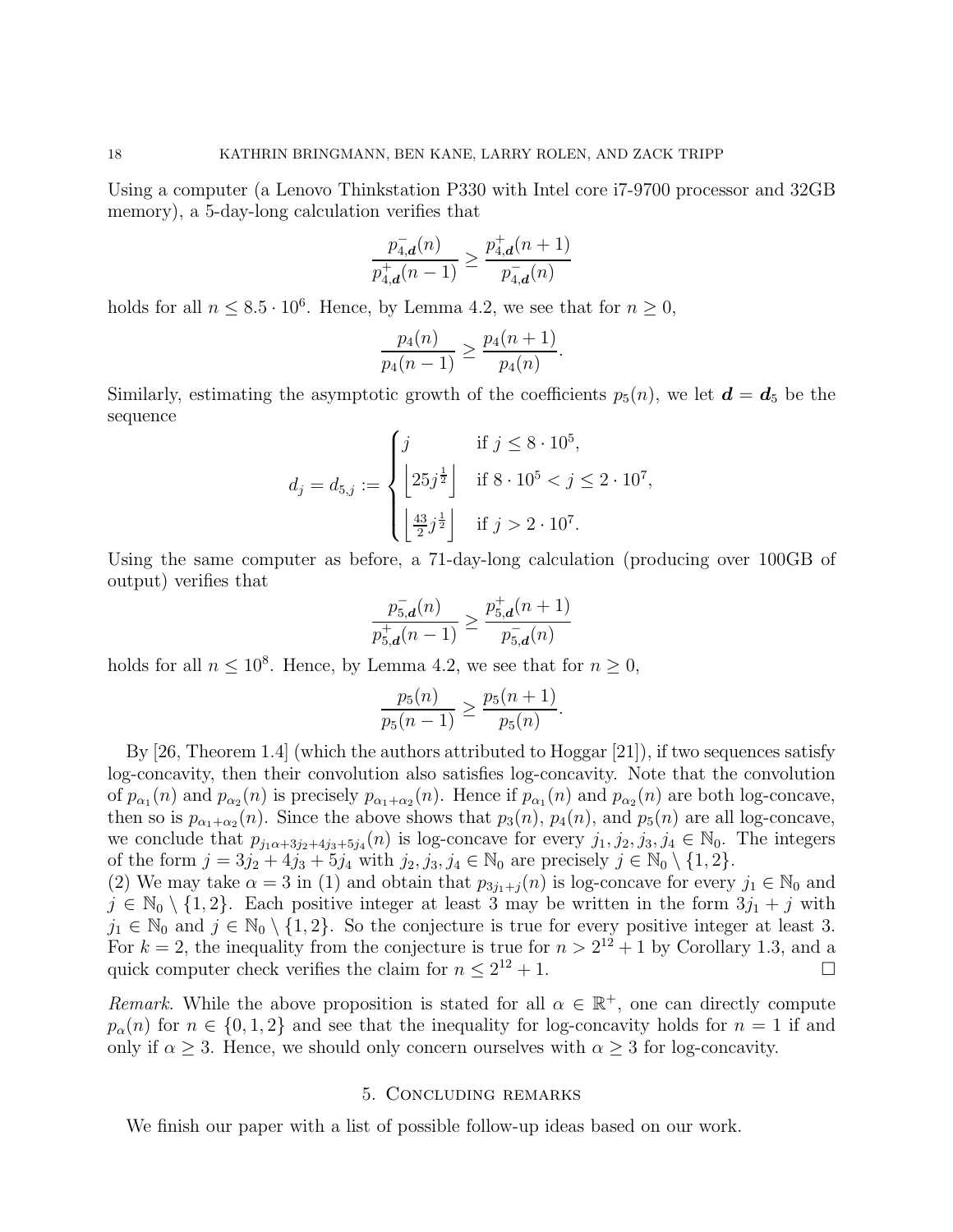- (1) Use explicit bounds and convolution of series to prove log-concavity of other infinite families of sequences. The fact that the proof of Conjecture 1 can be reduced to a finite check (instead of simply a finite check for each value of  $k$ ) is surprising and may be able to be used to prove similar results.
- $(2)$  Find other interesting inequalities satisfied by the k-colored partition functions. As mentioned in Section 1, there are a number of papers studying analogues of the Bessenrodt– Ono inequality in various settings. There are likely a number of other inequalities to consider for k-colored partitions.
- (3) Prove Conjecture 2 for intervals of  $\alpha$ . Using Proposition 4.3, Corollary 1.4 could be extended to infinitely many other values of  $\alpha$  (for example, by doing a computer check if  $\alpha = 3.5$ ). However, the methods in this paper only appear to allow us to prove the conjecture for discrete sets of  $\alpha$  via computer calculations.
- (4) Give a combinatorial proof of Conjecture 1.
- (5) Find explicit bounds for when the higher order Turán inequalities hold for  $p_{\alpha}(n)$ . Chen, Jia, and Wang [6] conjectured that inequalities beyond log-concavity eventually hold for the partition function, which was proven in [13]. This paper also tells us that these inequalities eventually hold for  $p_{\alpha}(n)$ . However, one could make these bounds explicit similar to how we have done here, which may show when exactly the inequalities begin to hold (see for example [12, 24]).

#### **REFERENCES**

- [1] A. Alanazi, S. Gagola, and A. Munagi. Combinatorial proof of a partition inequality of Bessenrodt–Ono, Ann. Comb. 21 (2017), 331–337.
- [2] T. Apostol, Introduction to Analytic Number Theory. Springer Science & Business Media, 2013.
- [3] O. Beckwith and C. Bessenrodt, Multiplicative properties of the number of k-regular partitions, Ann. Comb. 20 (2016), 231–250.
- [4] C. Bessenrodt and K. Ono, Maximal multiplicative properties of partitions, Ann. Comb. 20 (2016), 59–64.
- [5] K. Bringmann, A. Folsom, K. Ono, and L. Rolen, Harmonic Maass forms and mock modular forms: theory and applications, Vol. 64, Amer. Math. Soc., 2017.
- [6] W. Chen, D. Jia, and L. Wang, *Higher order Turán inequalities for the partition function*, Trans. Amer. Math. Soc. **372** (2019), 2143–2165.
- [7] S. Chern, S. Fu, and D. Tang, Some inequalities for k-colored partition functions, Ramanujan J. 46 (2018), 713–725.
- [8] M. Dawsey and R. Masri, Effective bounds for the Andrews spt-function, Forum Math. 31 (2019), 743–767.
- [9] P. Deligne, La conjecture de Weil. I, Publ. Math. Inst. des Hautes Études Sci. 43 (1974), 273–307.
- [10] S. DeSalvo and I. Pak, Log-concavity of the partition function, Ramanujan J. 38 (2015), 61–73.
- [11] F. Dyson, *Missed opportunities*, Bull. Amer. Math. Soc. **78** (1972), 635–652.
- [12] M. Griffin, K. Ono, L. Rolen, J. Thorner, Z. Tripp, and I. Wagner, Jensen Polynomials for the Riemann Xi Function, arXiv:1910.01227 (2019).
- [13] M. Griffin, K. Ono, L. Rolen, and D. Zagier, Jensen polynomials for the Riemann zeta function and other sequences, Proc. Natl. Acad. Sci. USA 116 (2019), 11103–11110.
- [14] G. Hardy and S. Ramanujan, Asymptotic formulae in combinatory analysis, Proc. Lond. Math. Soc. 2 (1918), 75–115.
- [15] B. Heim, Powers of the Dedekind eta function and the Bessenrodt–Ono inequality, Lecture at MPIM Bonn, January 2020.